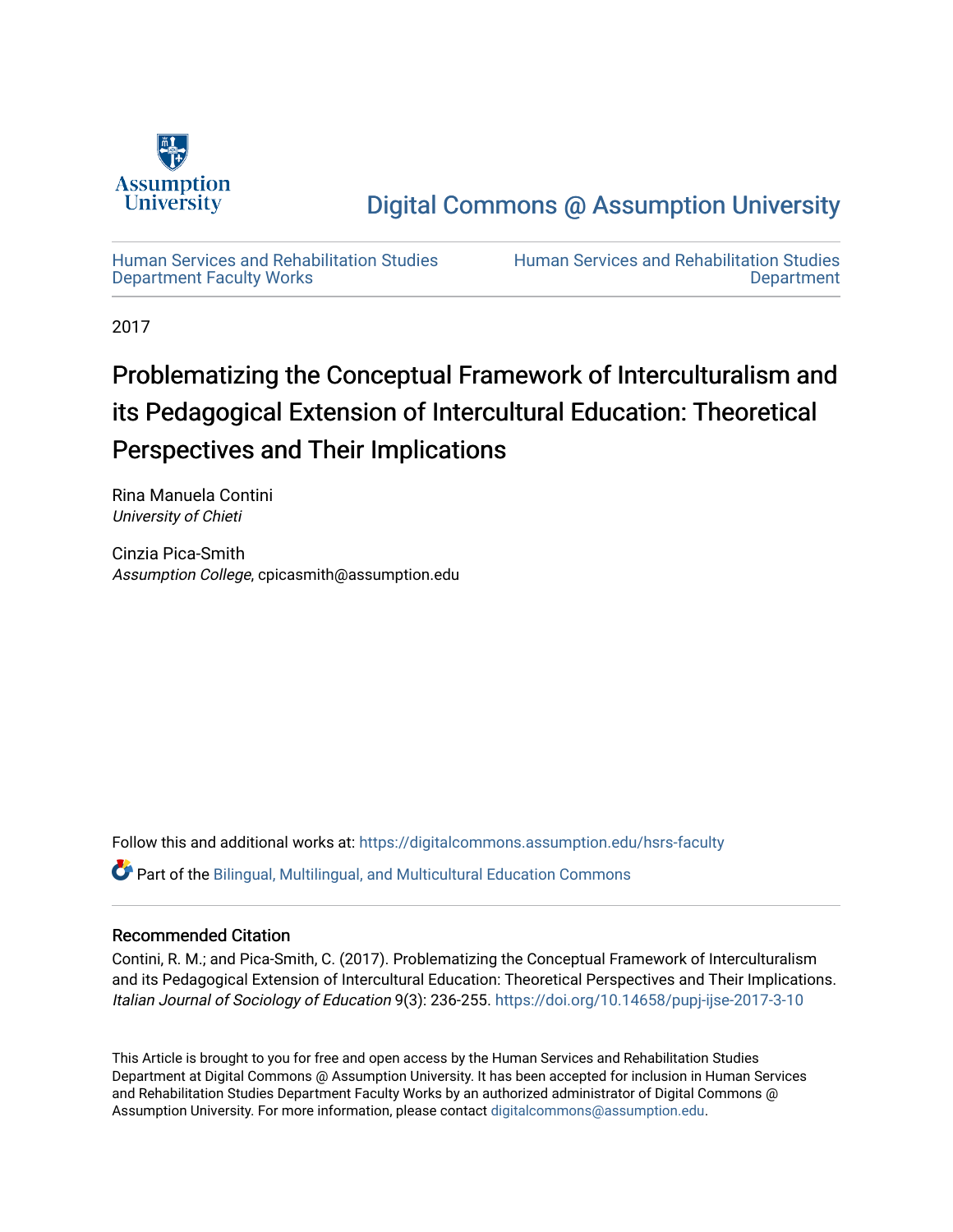## **Problematizing the Conceptual Framework of Interculturalism and its Pedagogical Extension of Intercultural Education: Theoretical Perspectives and their Implications**

 $\mathcal{L}=\{1,2,3,4,5\}$ 

*Rina Manuela Contini \* and Cinzia Pica-Smith\*\**

*Abstract:* A new intercultural framework for education is being developed as a pedagogical response to increasingly multi-ethnic societies in Europe. This framework has been gaining ground during the last decade within EU Institutions (Commission of the European Communities, European Commission, Council of Ministers, OECD, OSCE) and the Council of Europe Documents and replacing multiculturalism as the guiding framework. This shift has generated an ardent debate between multiculturalists and interculturalists. Indeed, there is much criticism of the interculturalist framework. This article positions itself within this current debate and offers a critical analysis of the conceptual mapping of interculturalism within which there are tensions, ambiguities, and often conflicting goals and strategies. In addition, this work highlights the problematic dynamics intrinsic in the theoretical framework of interculturalism as a political and philosophical framework as well as in its pedagogical manifestation in educational settings as intercultural education. We analyze this educational framework from a stance of sociology of education taking into account the institution of schooling as one that is contextualized in existing socio-political dynamics, narratives, and lived-realities.

*Keywords*: interculturalism, intercultural education, multiculturalism, governmentality  $\mathcal{L}_\text{max}$  and  $\mathcal{L}_\text{max}$  and  $\mathcal{L}_\text{max}$  and  $\mathcal{L}_\text{max}$ 

<sup>\*</sup> Department of Management & Business Administration, University of Chieti-Pescara, Italy. E-mail: rm.contini@unich.it

Department of Human Services and Rehabilitation Studies, Assumption College, Worcester, MA, USA. E-mail: cpicasmith@assumption.edu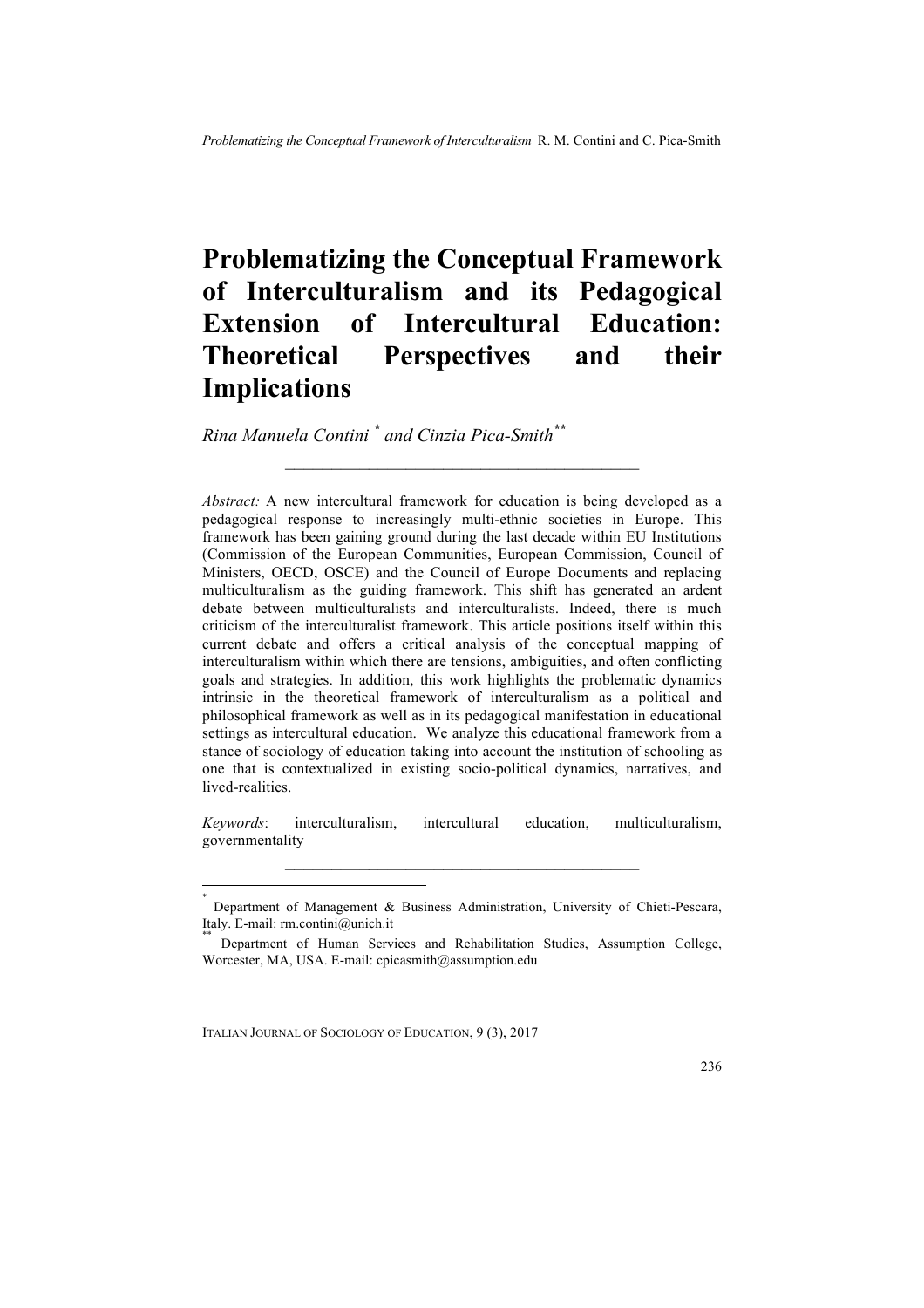#### **Back to the origins: multiculturalism as a political and philosophical approach**

During the last decade, there has been an increasing shift toward interculturalism within EU Institutions such as the Commission of the European Communities, the European Commission, the Council of Ministers, OECD, and OSCE. In 2008, both the Council of Europe and UNESCO, which had historically been seen as standard-bearers for multiculturalism, declared the need to re-orient from multiculturalism to interculturalism. In both academic and public debates, one of the current trends is "to defend a new, innovative, realistic interculturalism against a tired, discredited, naïve multiculturalism" (Kymlicka, 2016, p. 158). This article positions itself within this salient debate between multiculturalists and interculturalists. In addition, we aim to go beyond the simple rhetoric of "unity in diversity" and its accompanying abstract platitudes to propose a critical analysis of the the "political rhetoric" that supports an intercultural theoretical framework. Moreover, we analyze and highlight interculturalism's intrinsic problematic dynamics from theoretical conceptualization to educational understanding and framework.

Before discussing interculturalism as a "response" to multiculturalism, we find it noteworthy to provide a contextualization of this new narrative. To do this, we begin with a discussion of multiculturalism.

Multiculturalism affirmed itself as a political and philosophical approach in Western nations during the 1960s as these nations experienced both a rise of political movements by their historically marginalized and minoritized citizens as well as an increase in cultural diversity due to migration from previously-colonized nations (Parekh, 2016). Multiculturalism differentiated itself as an alternative to assimilationism and proposed the importance of affirming and valuing cultural diversity and the defense of historically marginalized groups (Taylor, 1994; Kymlicka, 1995, 2007). Moodod defines multiculturalism as "the recognition of group difference within the public sphere of laws, democratic discourses and the terms of a shared citizenship and national identity" (2007, p. 2). For Kymlicka (1995, 2007) the term "multiculturalism" points to a particular political approach to address culturally diverse societies in which the cultural practices of minority groups receive the same recognition and accommodation as those of the cultural practices of the dominant group. A multicultural approach demands a social commitment and respect for the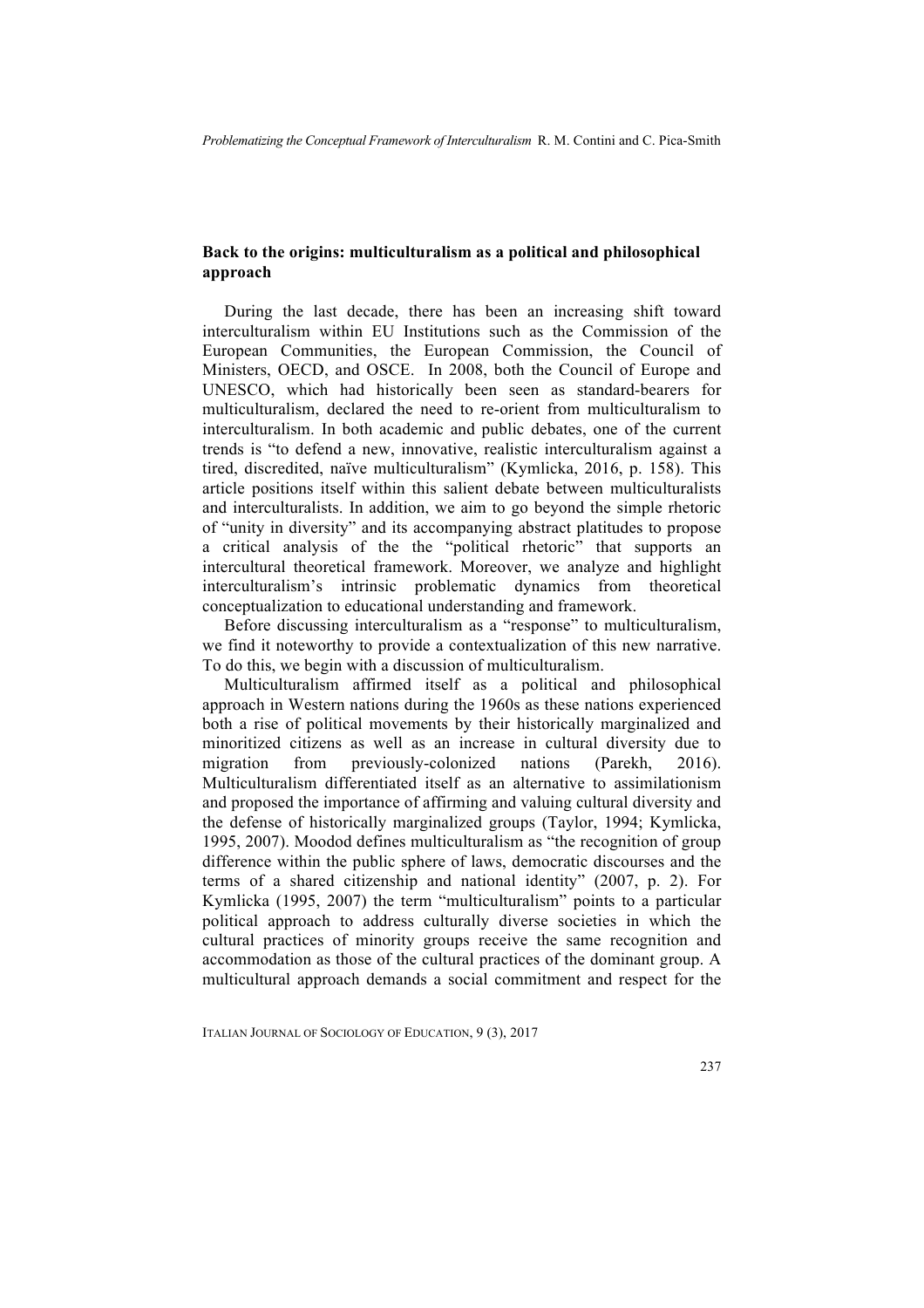cultural needs of minority groups, which includes institutionalizing practices and policies that support minority groups in their continued practice of their cultural values and ways of being. Multiculturalism refutes the notion that cultural minority groups must abandon their beliefs, values, and cultural practices to assimilate themselves into the cultural practices of the dominant and majority group to be recognized.

The notion of "recognition" and representation is an important one so as to build a society in which minority groups are seen, understood, and valued on their own terms. Taylor (1994) recognizes the foundational role that the question of recognition assumes and proposes an analysis of the issue of recognition that stresses its legitimacy within the legal, political, ethical spheres of democratic liberalism. He connects recognition to issues of identity of individuals and groups as well as to the goals of multiculturalism. He contends that the demand for recognition is related to identity in the sense that "our identity is partly shaped by recognition or its absence, often by the misrecognition of others" (Taylor, 1994, p. 25). Hence, he reinforces the role of institutional structures to recognize minority or non-dominant individuals and groups so that they make take up their rightful place in pluralistic societies without compromising or assimilating their authentic ways of being in order to participate in said society. Furthermore, he notes the detrimental consequences of institutional nonrecognition or misrecognition: "a person or group of people can suffer real damage, real distortion, if the people or society around them mirror back to them a confining or demeaning or contemptible picture of themselves. Nonrecognition or misrecognition can inflict harm, can be a form of oppression, imprisoning someone in a false, distorted, and reduced mode of being" (Talylor, 1994, p. 25).

Hence, multiculturalists focus on the rights, needs, recognition and representations of minority groups within our increasingly demographically diverse societies. These foci are identified as important goals in and of themselves and within a larger process of integration into a newly reimagined socially just and pluralistic society. From this orientation, then, without accentuating these needs, rights, and recognition, at the institutional level, we will not be reshaping our societies, but merely welcoming newcomers to assimilate into existing ones.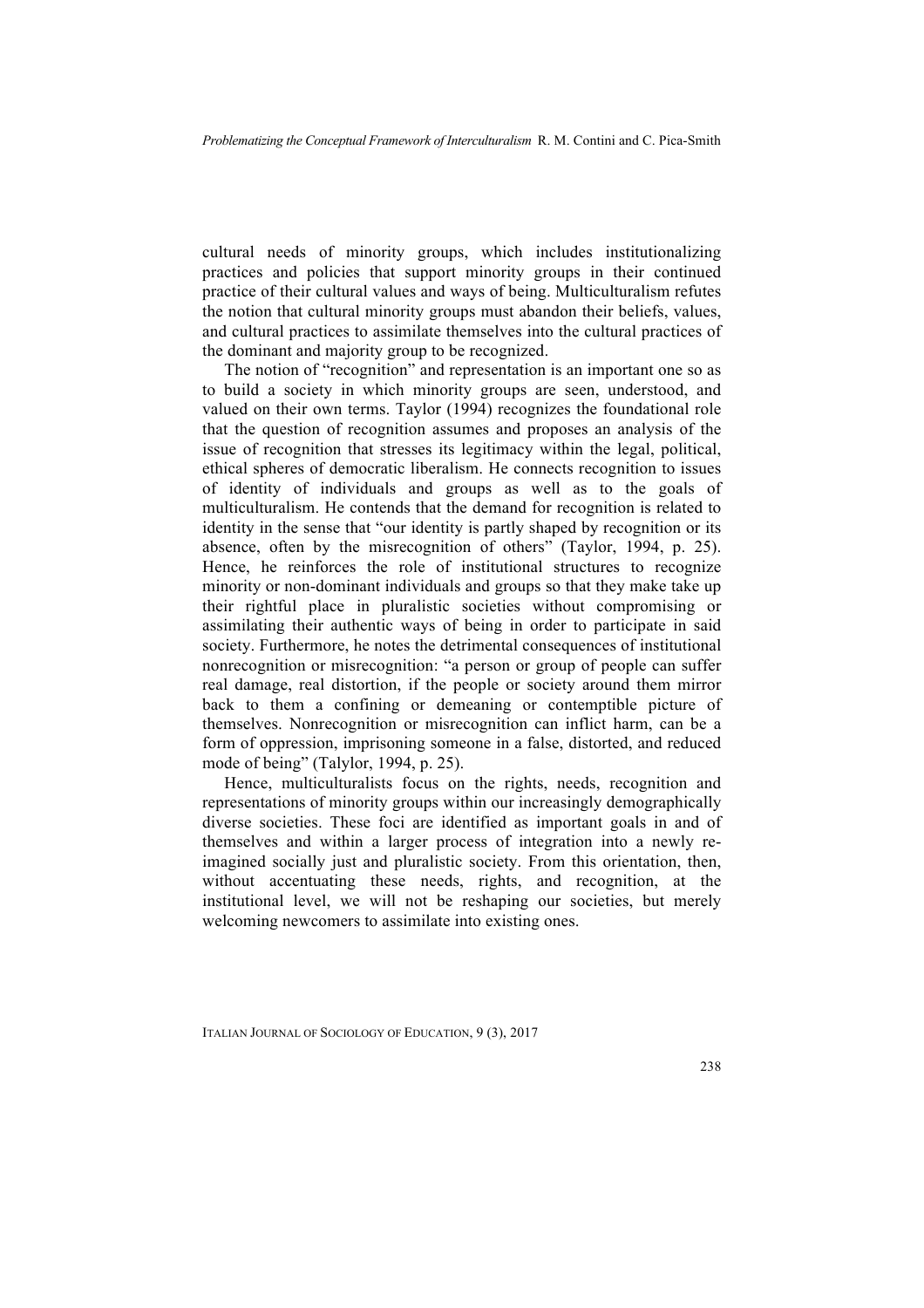#### **Interculturalism versus multiculturalism**

Parekh (2016) asserts that because multiculturalism was born in reaction to aggressive assimilationism, it accents and coalesces on pro-minority and pro-diversity positions. According to the author (Parekh, 2016) the receiving society's response to cultural diversity should be guided by the three principles at the heart of liberal democracy: liberty, equality and unity. Minority groups, therefore, should not be subject to forced assimilation but free to choose their own ways of living within the host country and maintaining their cultural identities. Secondly, minority groups should expect equal treatment, respect for their cultural traditions, and be free of discrimination. Finally, the host society's stability and cohesion is connected to minority groups' integration and full participation.

Multiculturalism's focus on the legitimacy and rights of minority groups is at the root of the critiques of the framework, which has been blamed in academic, political, and public forums for everything from social fragmentation and "ghettoisation" of minority groups, to the cementing of social divisions, and even to the bold assumption that it leads some groups to terrorism. Because of this rhetoric, **i**nterculturalism has been gaining ground as an alternative to multiculturalism and is touted as a new way for countries to "deal" with "diversity dynamics". Throughout Europe interculturalism has become prominent as a distinct alternative (Cantle, 2012, p. 2), "a gain over multiculturalism" (Maxwell et al., 2012, p. 429), and a "lifeline" to deal with the perceived negative consequences of multiculturalism (Zapata-Barrero, 2016, 2011).

Interculturalists claim that their conceptual innovations are a focus on "cross-cultural dialogue", "diversity", and "social cohesion". They put forth that interculturalism is a system of policies for diversity based on the promotion of cross-cultural interaction between people of different cultures and national backgrounds towards the goal of dismantling stereotypes by disconfirming prejudices, and supporting a more positive perception of "the other" (Zapata-Barrero, 2015, 2014). Hence, interculturalism focuses on the individual and micro and meso level to promote integration. Within this shift of focus from the macro level, which multiculturalists focused upon, towards the individual and micro level that interculturalists focus upon, "diversity now appears more accepted in the political discourse than multiculturalism: it shifts the attention from the collective (ethnic group) to individuals; it creates links with other types of diversities; and it seems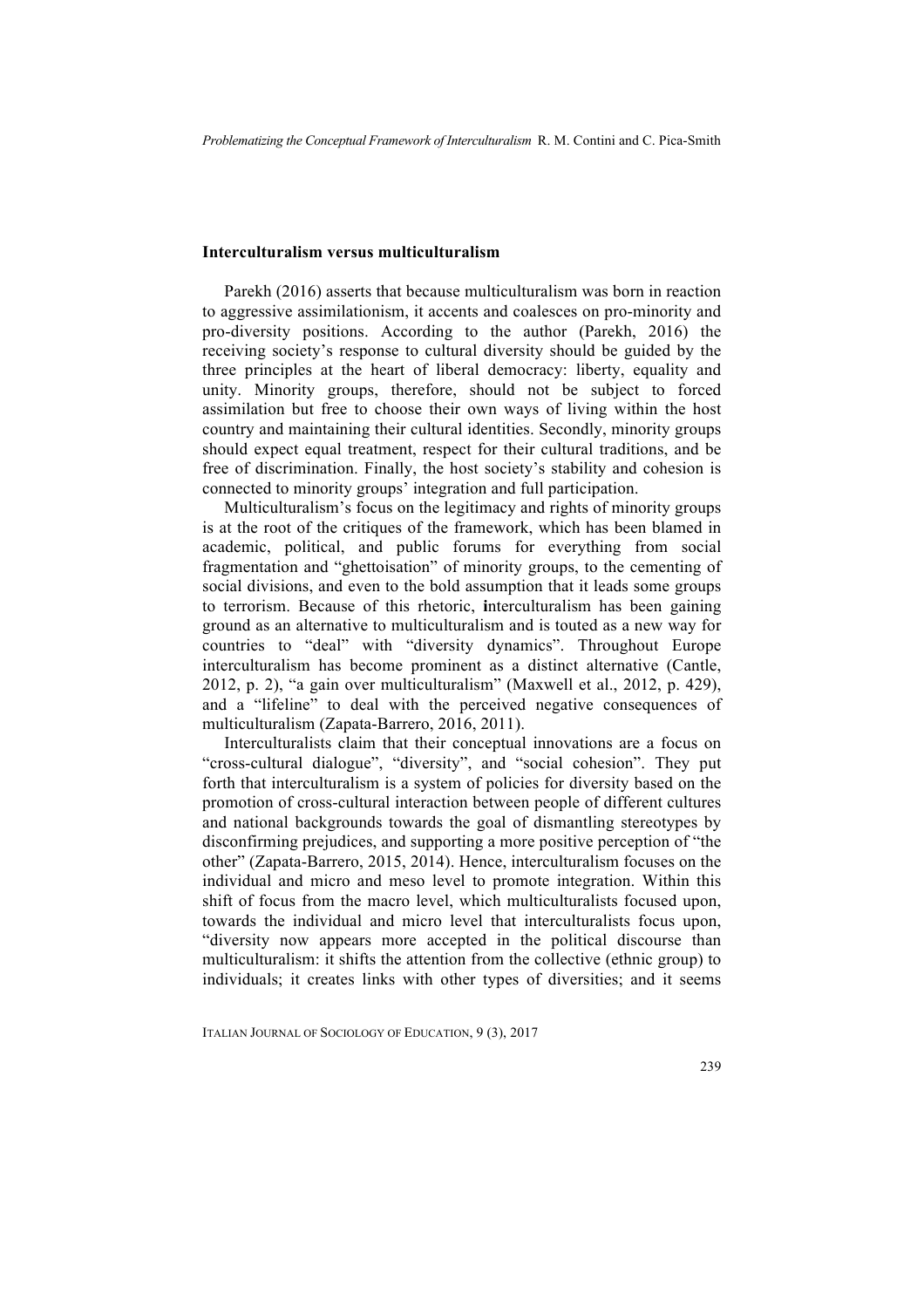more acceptable from a neoliberal point of view, also because it may be seen as a resource for organisations, marketing and service delivery (diversity management)" (Ambrosini, 2016, p. 2).

Interculturalism is proposed as an approach that favors cross-cultural interaction, which interculturalists believe was neglected by multiculturalists, who they state, focused their policies on the needs and rights of immigrants to the detriment of dialogue and interaction between new-comers and natives (Zapata-Barrero, 2015). This co-construction of community through dialogue and focus on prejudice reduction constitutes a new form of "*governmentality"* (a democratic "governance" of cultural diversity) and constitutes a policy to address ubiquitous concerns across European institutions related to supporting and maintaining "social cohesion".

One of the most important objections that multiculturalists put forth about the critiques of multiculturalism by interculturalists is that they have simplified and diminished the framework, which has been iterative over decades of research and scholarship and has become increasingly critical in its understanding of itself. Multiculturalists respond to the rhetorical aspects of the critiques of the model highlighting that social fragmentation and "ghettoisation" happen in a larger social context of inequities, inadequate access to education and the labour market, marginalization and physical segregation of immigrant communities, and more (Taylor, 2012). They point to the fact that blaming multiculturalism for parallel societies is a rhetorical ploy (Cameron, 2011) and point out that multiculturalism always understood itself in relation to immigrants "as a way of staking a claim to belonging and to membership in a larger society, and as a mode to contributing to it. It was a way of staking a claim to citizenship in a multicultural nation-state-in effect, a claim to multicultural nationhood" (Kymlicka, 2016, p. 170). Furthermore, we find the narrative that blames multiculturalism for social fragmentation also lacking in historical context as it largely ignores European nations' past as colonial powers and the impact of this history on current migration patterns and social dynamics between citizens and immigrants as dominant and marginalized people.

Moreover, multiculturalists point out that interculturalists ignore issues of power in their framework, and that this is a major oversight as focusing on intergroup relations alone at the micro and meso systems level does not change societies towards justice; rather, cross-cultural dialogue supports social cohesion and leaves social structures of inequities in place. Instead,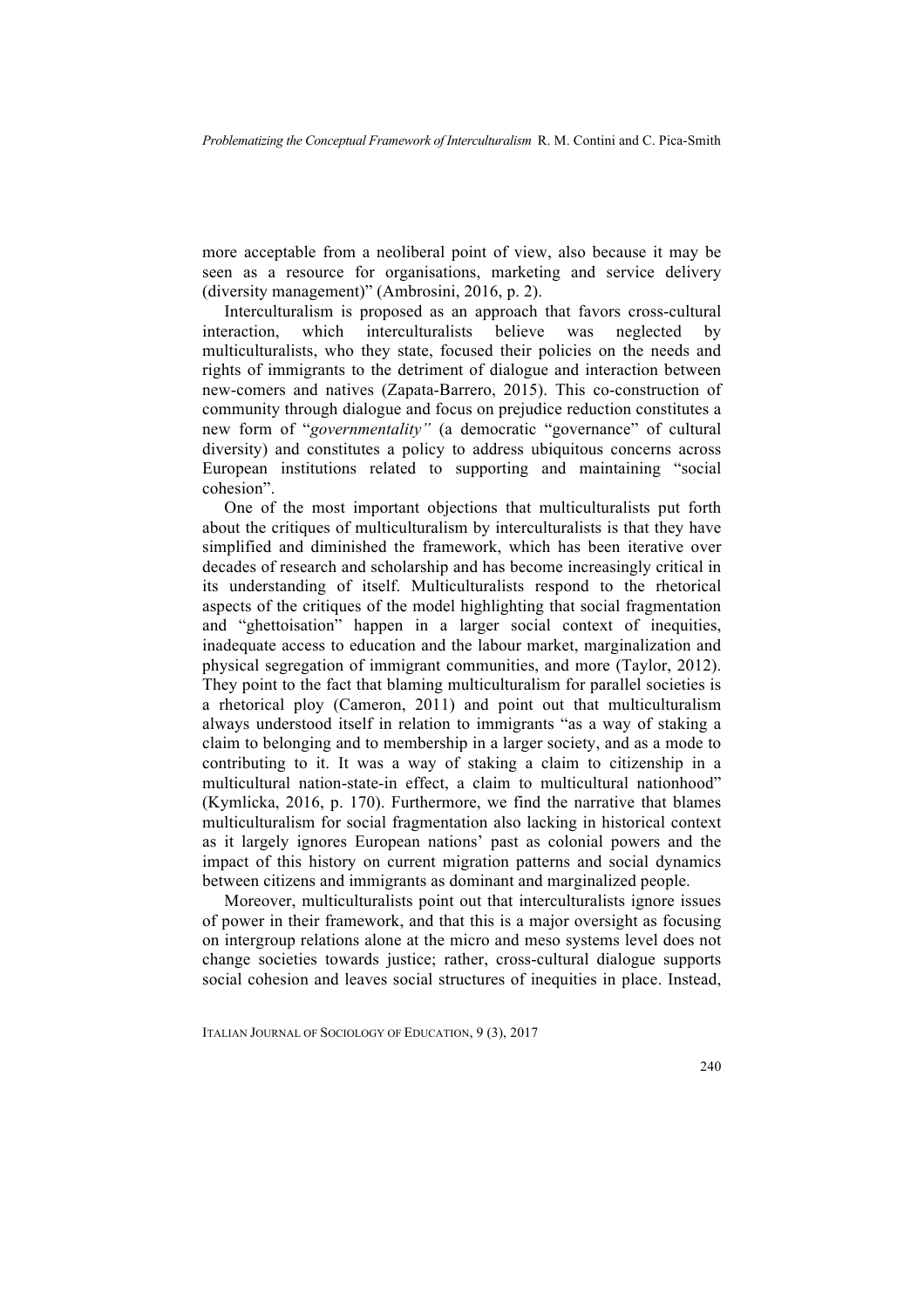multiculturalists place great importance on the issue of power and systemic change versus individual change. As Parekh affirms, multiculturalists and interculturalists have differing starting points: "one is primarily concerned with social unity and stresses the centrality of the majority culture [...] while the other is primarily concerned with justice to minorities and stresses their freedom to explore and express their identities, and is more hospitable to diversity" (Parekh, 2016, pp. 278-279). Meer and Modood (2016) weigh in and respond to the critiques of multiculturalism by questioning the notion that interculturalism is an alternative or a more advanced framework than multiculturalism and propose that interculturalism may represent, at best, a "critical friend" of multiculturalism (Meer & Modood, 2012). Modood defends multiculturalism as both a theory and a system of policies, while admitting the need to learn from some of the critiques posed by interculturalists such as, for example, the importance of intergroup contact (Cantle, 2015) and concepts such as "super-diversity" (Vertovec, 2007).

Kymlicka (2016) responds to this debate by stating that the differences between these theoretical paradigms is largely exaggerated and denounces the "largely ignorant rhetoric of anti-multiculturalism" reminding us that there are substantial similarities at the ground level between multicultural and intercultural policies towards prejudice reduction and the integration of immigrants into society. Kymlicka, concludes that the "interculturalism-asa-remedy-for-failed-multiculturalism-trope" is not an objective account in social science, but, rather, a dangerous "new narrative", or a new myth that can be used for political motivation by xenophobes who refute both theoretical concepts. Furthemore, Meer e Modood (2016) criticize this new anti-multiculturalist narrative as historically erroneous and conceptually weak. Meer and Modood (2016) contend that the literture on "good interculturalism *vs* bad multiculturalism" is merely a rhetorical device and not a scientific debate. This new narrative against multiculturalism is not based on a systematic empirical comparison of the actual policy outcomes associated with the two approaches. Furthermore, defenders of interculturalism rarely make clear how their policy recommendations differ from those defended by multiculturalists. As a result, Meer and Modood (2016) argue, the "good interculturalism *vs* bad multiculturalism" literature is essentially rhetorical rather than analytical.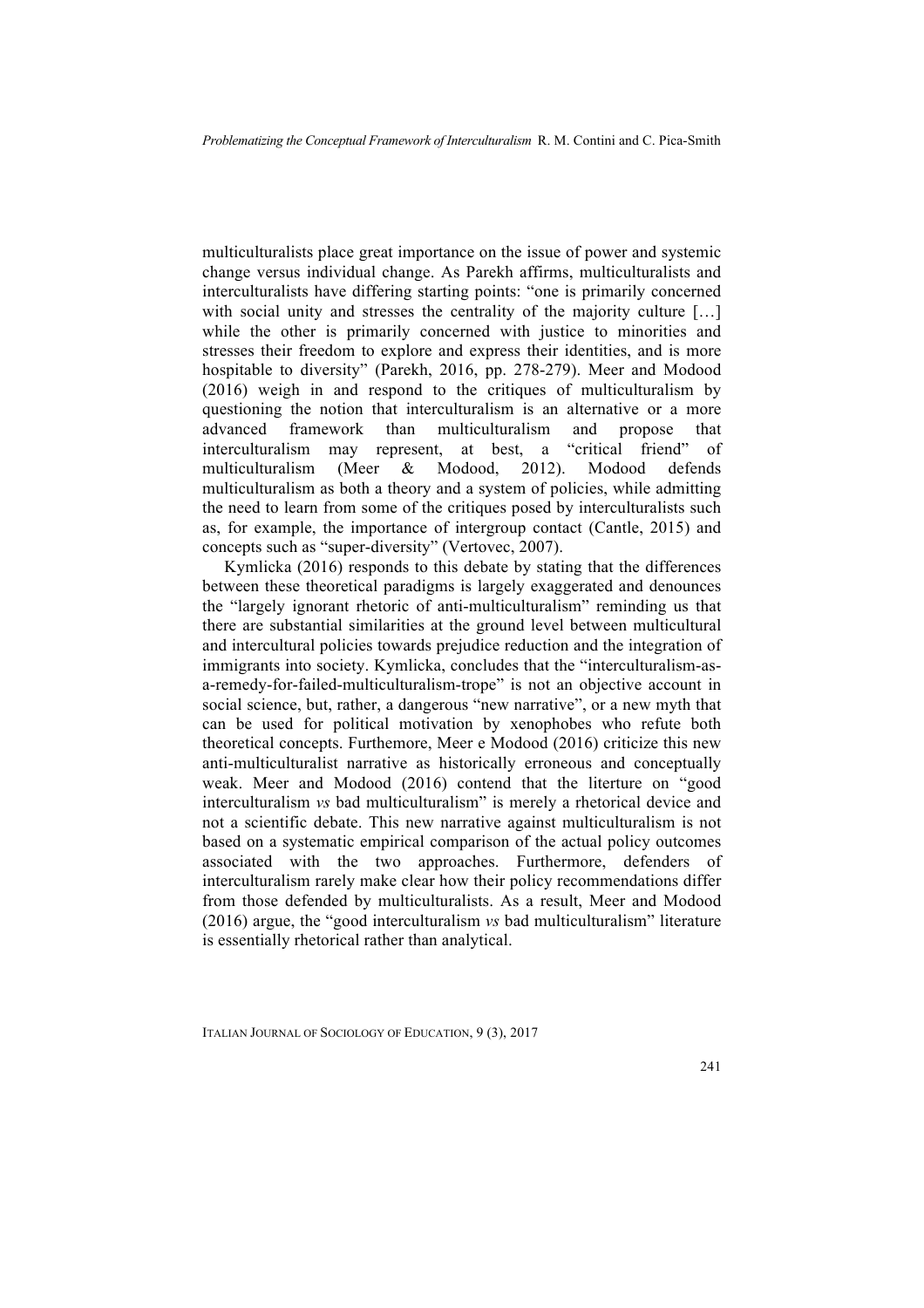#### **Governmentality: Interculturalism and Civic Integration**

By focusing on the political and sociological developments impacting the promulgation of the paradigm of interculturalism, we shed light on the problematic aspects and ambiguities within the theoretical framework. We connect this theoretical framework to "governmentality" and highlight its political motivation as an institutional project to "manage diversity" and promote social cohesion in increasingly multiethnic societies.

In the White Paper on Intercultural Dialogue. Living Together as Equal in Dignity (Council of Europe, 2008), we note a push towards interculturalism as a substitute for multiculturalism. The tensions and multi-dimensionality of the framework are clearly notable in this document which proposes "equal dignity", "valuing diversity", and "intercultural dialogue" on the one hand, and the "promotion of social cohesion" on the other. These concepts are obviously at odds. We underscore that this social cohesion is promoted through a convergence on "common values" which can be understood as values of the Western liberal tradition. Therefore, the document accents the importance of the adoption of liberal Western cultural values and norms by immigrants in order to promote social cohesion. This, we believe, makes this framework more compatible with civic integration.

In this vein of promoting social cohesion, European countries have been moving towards policies of "civic requirements" (Goodman, 2010) towards "civic integration" (Joppke, 2007), which ask immigrants to adopt national values, learn the national language, demonstrate political loyalty (Antonsich, 2016) towards the goals of social cohesion. The policies of European countries from Netherland to Finland, Denmark, Germany, France, Belgium, Spain, Portugal and the United Kingdom increasingly converge on civic integration courses, language requirements, mandatory tests for new immigrants (Ambrosini, 2014), which as Joppke (2007, p. 16) notes can be understood as an example of "liberalism of power and disciplining" and has been largely written about in the literature on governmentality (Dean, 1999).

Therefore, we ask whether interculturalism is just a more theoretically sophisticated and ambiguous concept which serves a political agenda of social cohesion and order more than a framework for social change and the creation of a multiethnic just society in which immigrants have opportunities to engage fully in economic, social, cultural and political

ITALIAN JOURNAL OF SOCIOLOGY OF EDUCATION, 9 (3), 2017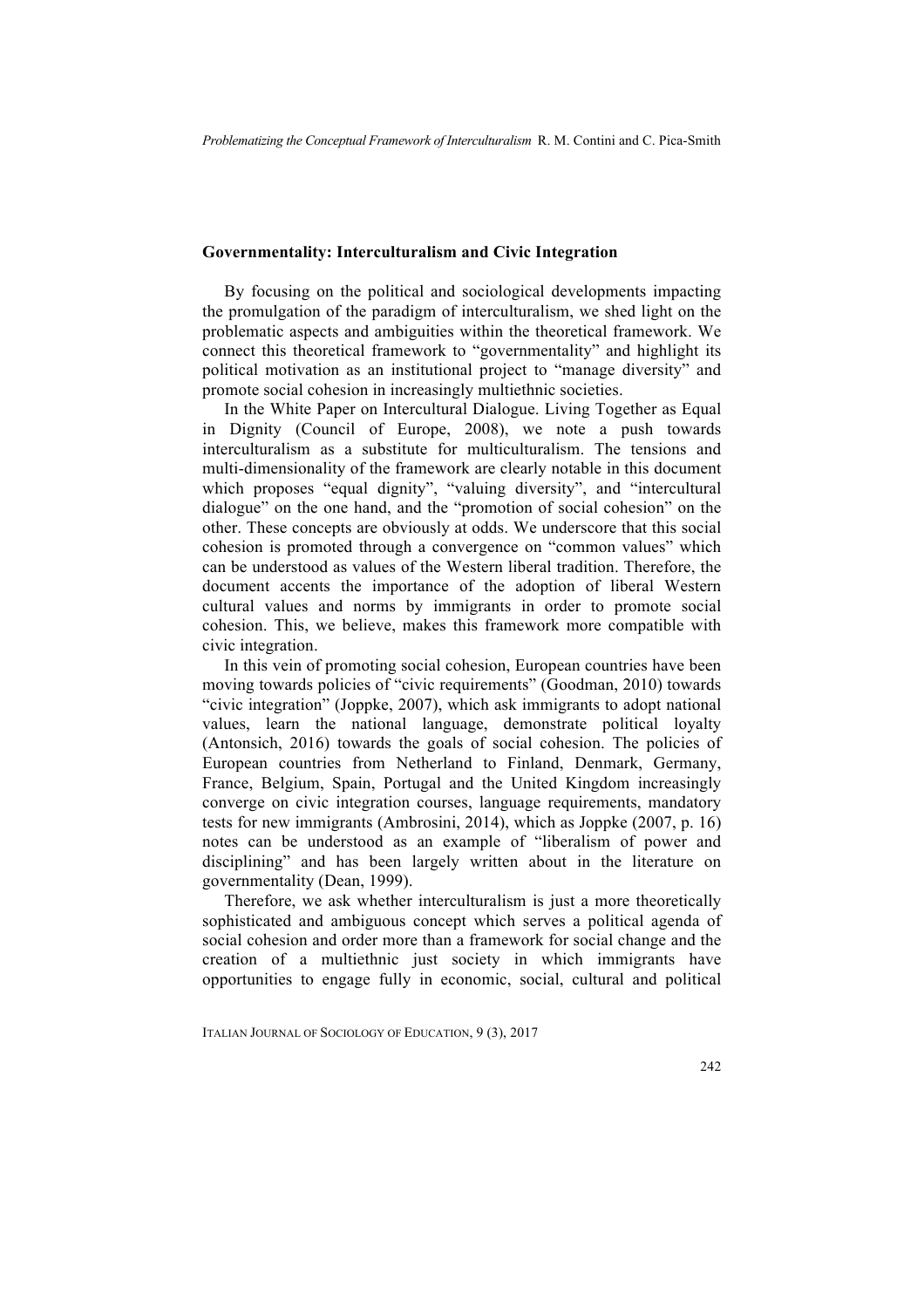participation while maintaining their cultural ways of knowing and being. We also ask whether civic integration and interculturalism pursue the same goals, one using the language of political science and the other using a language of sociology of education and pedagogy. Interculturalism, then, could be an educational tool towards civic integration, without the top down approach of overt civic integration strategies. Its more nuanced approach places an accent on intergroup and intercultural dialogue, which is used to integrate immigrants into a Western liberal tradition and framework more than to challenge the existing framework or to make room for a new one.

#### **Intercultural Education in Europe: Multi-faceted and ambiguous theoretical Concepts and "Realities" of Implementation**

Educational systems are identified as one of the main driving forces of interculturalism (EriCarts, 2008; Commission of the European Communities, 2008; European Council & Commission, 2008; European Commission, 2008; Nesse Network, 2008; Eurydice, 2004; 2009; Council of Europe, 2014). The Unesco Guidelines for Intercultural Education state: "Interculturality […] has been defined as the existence and equitable interaction of diverse cultures […] Education can make an important and meaningful contribution to sustainable and tolerant societies" (UNESCO, 2006, p. 8).

However, when analysing key European policy level documents and development in the field of intercultural education, we find the same ambiguities and problematic dynamics present in the theoretical conceptualization of interculturalism (as per our discussion above). The documents are dissonant as they propose conflicting directions: on the one hand, the importance given to cultural exchanges, openness towards diversity, and, on the other hand what Faas et al. (2014, p. 300) acknowledges as "the main emphasis of recent European level policies and directives is on fostering social cohesion through incorporating migrant students". The Document Final declaration: Building a more humane and inclusive Europe: Role of education policies (Council of Europe, 2007) highlighted that schools should include the teaching of diversity through its curricula. Subsequently, the White Paper on intercultural dialogue (Council of Europe, 2008) proposed two goals: first, "an open and respectful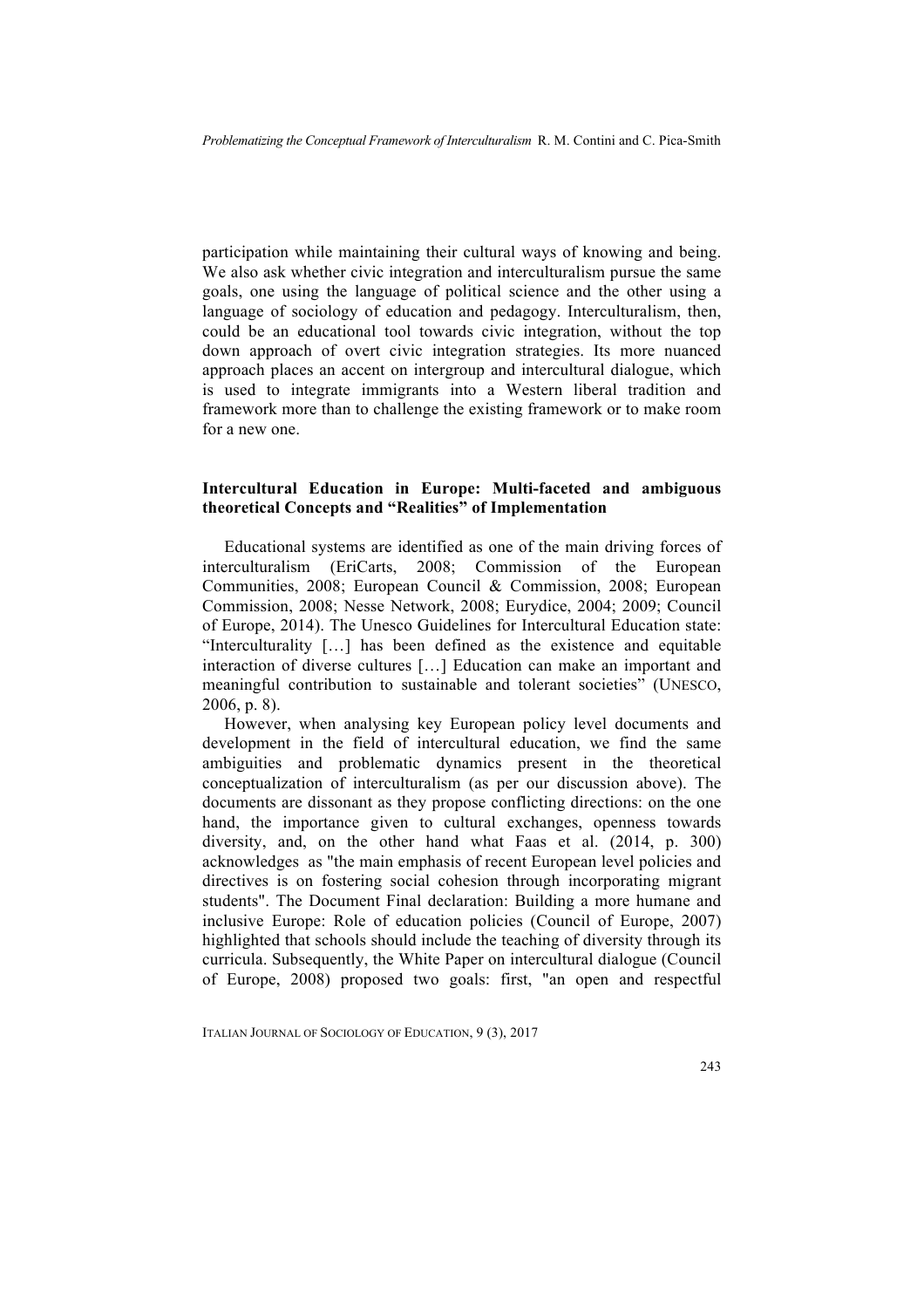exchange of views between individuals and groups with different ethnic, cultural, religious and linguistic backgrounds and heritage on the basis of mutual understanding and respect" and secondly, "to secure social cohesion and to prevent conflicts" (Council of Europe, 2008, p. 5). It is important to note that the two goals, stated above, are not necessarily mutually exclusive, they are more likely in conflict with one another as "social cohesion" denotes a transition to a shared value system while the "exchange of views" that is a part of the intercultural conceptualization will bring tension and debate to the intercultural dialogue. We stress that the objectives of "social cohesion" and prevention of conflicts are clearly political ones and part of the backlash political narrative on multiculturalism as socially divisive. Hence, it is this political narrative that is driving the pedagogical directive towards intercultural education. This may be understood as political rhetoric, which Kymlicka (2016, p. 159) asks us to ponder in relation to the question regarding the purpose of this rhetoric. The Green Paper "Migration and mobility: Challenges and opportunities for EU education systems" (Commission of the European Communities, 2008), resembled the Council of Europe's White Paper and joins together two opposing policies, one which can be considered a policy of "civic integration" and the other of multiculturalism. For example, the learning of the host language as a means of creating social cohesion is proposed as one of interculturalism, but it is rather one of assimilation. The promotion of the heritage language as a way of respecting diversity is also proposed and interculturalism but is more in line with a multiculturalist perspective.

In the end, all EU countries have considerable autonomy in the field of education (European Commission, 2008). Therefore, in real-life situations, policy development and implementation at the national level, as well as different manifestations of intercultural education are ever changing iterations and attempts (Barrett, 2012; Coulby & Zambeta, 2008; Allemann-Ghionda, 2008; Perry & Southwell, 2011; Faas et al., 2014). When intercultural discourses began to spread across the EU nations, some scholars argued that cultural diversity in education had helped transform nation-centred schooling approaches and curricula into more intercultural ones (Schissler & Soysal, 2005). Others, however, held that the EU "still adheres to some of the key components of the nationalist discourse it seeks to evade" (Hansen, 1998, p. 15), pointing to the ways in which EU education policies assumed the idea that a common pan-European "culture"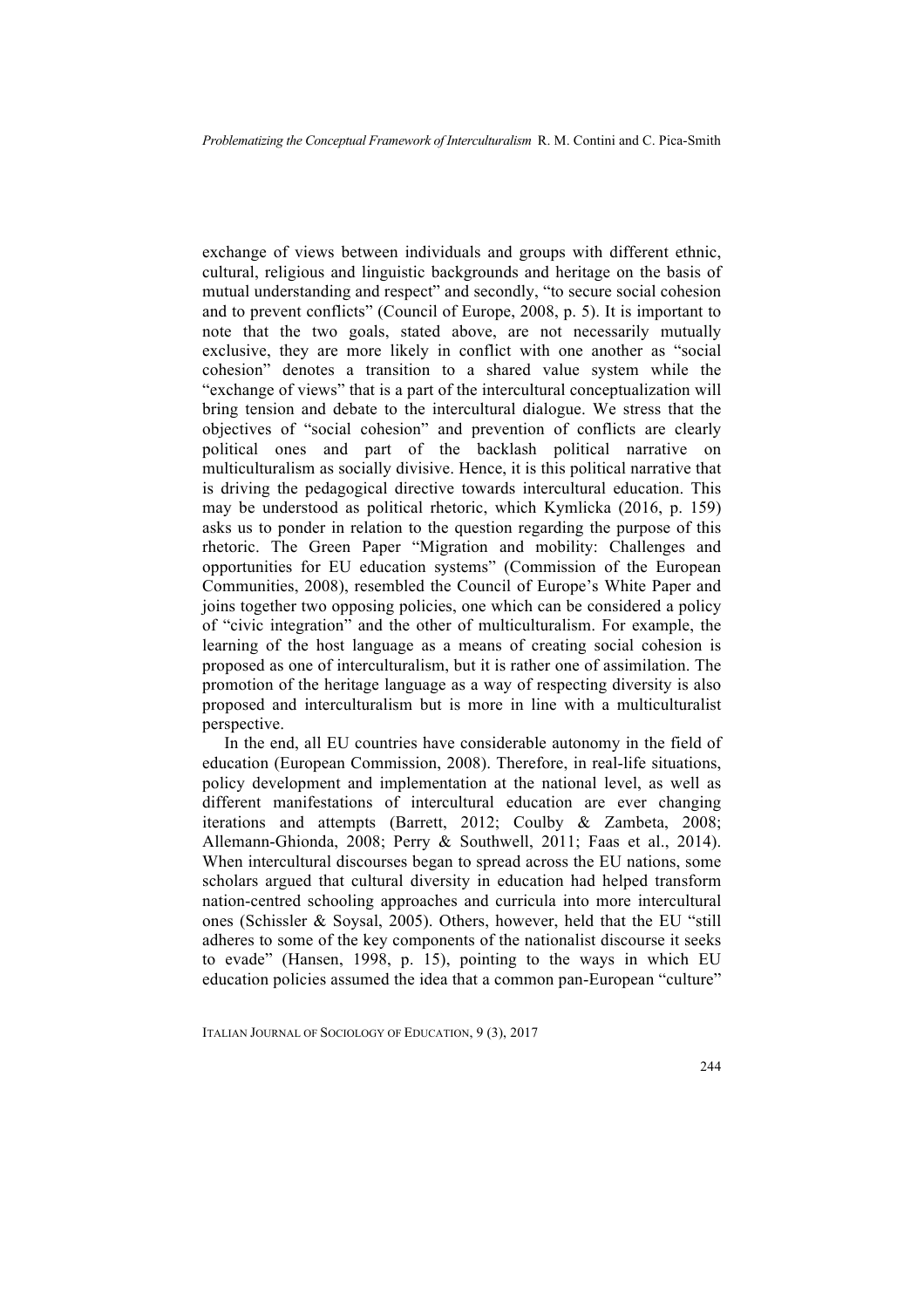is inherent and inherited. For example, Faas (2011) who compared the geography, history and citizenship education curricula in Greece, Germany and England, argued that the relationship between European and multicultural values was rather different and dependent on the school subject. Whilst history was found to be ethnocentric in all three countries albeit to varying degrees - Greek geography and citizenship curricula veered between ethnocentrism and Europeanism. In contrast, in England, prior to the most current populist and nationalist political re-orientation, macro-political notions of multicultural Britishness were reinforced in geography and citizenship education. Following national political trends, German curricula privileged national and European topics, but attempts were made to address diversity, particularly in geography.

Faas et al. (2014) analysed the dynamics influencing intercultural education in Europe, focusing the discussion on historical and contemporary European immigration policy developments in different European Countries. Northern European Countries have a longer history of migration. In these countries there has been a reformulation of multicultural migration policies towards civic integration (Joppke, 2007) and a "return to compliance and conformance to the institutions of the host society" (Ambrosini, 2014, p. 14; Prins & Slijper, 2002; Entzinger, 2003). In these contexts, most practices and projects are aimed at responding directly to the practical and everyday needs of migrants (languages, communication, inclusion) and rarely address the question of the definition of an "intercultural approach" in education. Southern-European Countries have had a more recent experience of the integration of immigrants in schools and society. Notably, for example, in Italy studies in the field of sociology of education focus on the meaning of "interculturalism" (Giovannini, Queirolo Palmas, 2002; Besozzi et al., 2009; Santerini, 2010; Colombo & Santagati, 2017; Cesareo, 2008, 2015). The educational policies geared towards intercultural education (Miur, 2007, 2014) are also a subject of research.

Like the larger conceptual framework of interculturalism in Europe, the educational component of interculturalism in the Italian educational system is multi-faceted and groups together divergent goals. These goals are 1. "the ability to recognize and appreciate diversity", 2. "the promotion of the convergence toward shared values" and 3. "to strive for social cohesion" (Miur, 2007, p. 9). In fact, Italian educational normatives have captured the European discourses on intercutlural education and have identified schools

ITALIAN JOURNAL OF SOCIOLOGY OF EDUCATION, 9 (3), 2017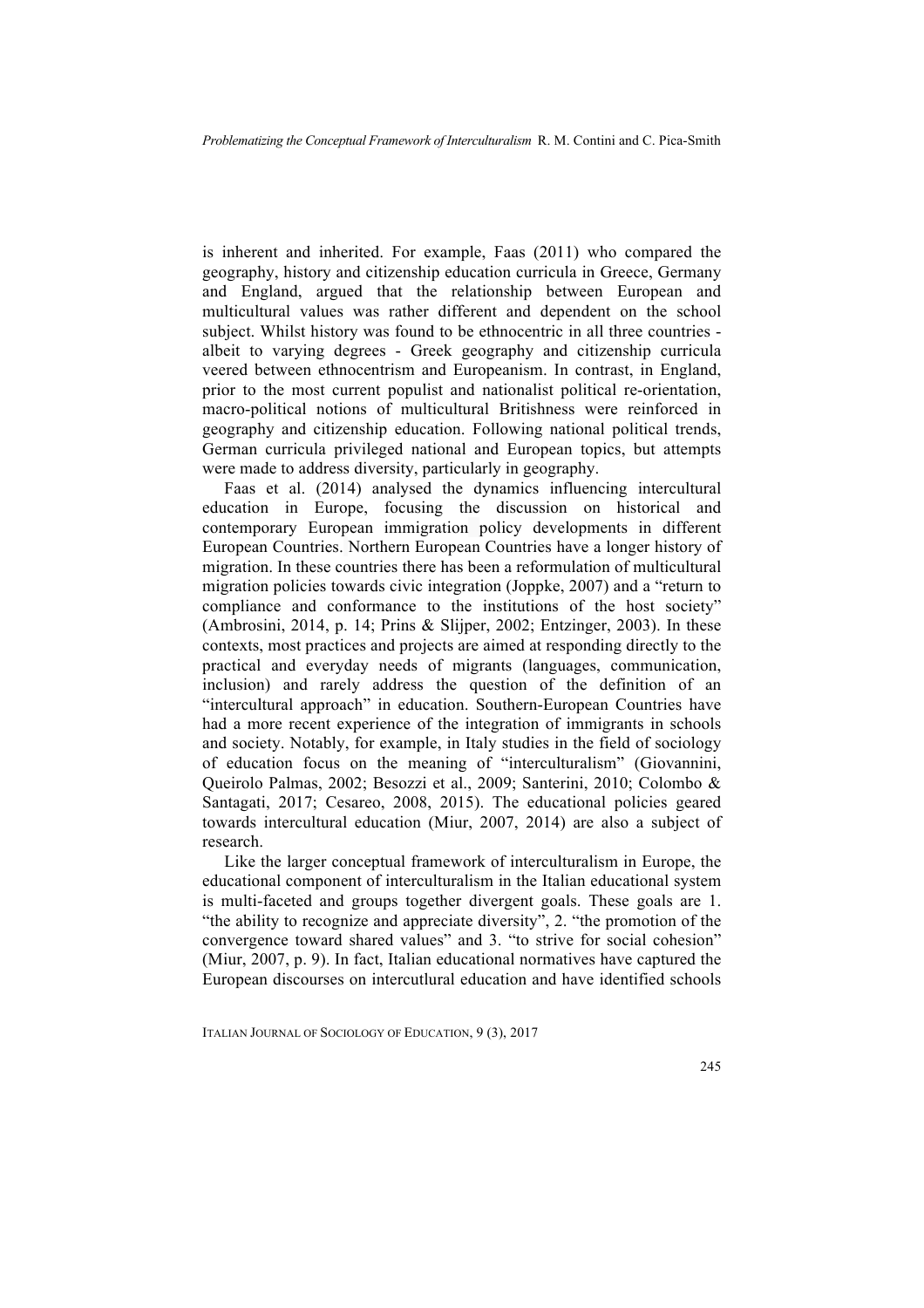as the best sites for the developement of intercultural competencies. *La Vita Italiana* identifies integration of immigrant youth as a primary pathway to an institutionalized intercultural school (Miur, 2007). Echoing European trajectories it centralizes the importance of intercultural education, which will require a challenging juggling of two diverse foci: on the one hand, the capacity to understand and appreciate differences, and on the other hand, a search for social cohesion towards a new way of conceptualizing citizenship, a citizenship that works for the pluralism reflected in the population as well as one that aims to converge on common values (Miur, 2007, p. 9). These two foci, we content, are not compatible. In the narrative below, we delineate the incompatibility of a respect and appreciation of diversity and the creation of "common" and "shared" values, which, we believe favor the majority and the Western liberal tradition and value system, effectively negating a system that affirms diversity, diversity of thoughts, values, ways of understanding the world.

### **Intercultural Education and Multicultural Education: Complementarity and Dissonance**

In its ideal, then, intercultural education, with its focus on intergroup dialogue and cross-cultural exchange, should be open to all differences of racial and ethnic background, gender, socio-economic status, educational history. Intercultural education strategies purport to create opportunities for integration through reciprocal transformation of peoples of differing cultural backgrounds through dialogue.

Intercultural education is meant to be "education for diversity" and must develop on two complimentary dimensions. The first is aimed at supporting cognitive development towards the capacity to de-centralize one's own experience towards understanding a myriad point of views, ways of knowing, and ways of interpreting the world. It is meant to promote a sort of critical thinking and analytic skills that leave young people open to diversity. The second dimension of interculturalism is meant to support socio-emotional development. Through intergroup contact, dialogue, shared experiences, and cooperation, young people are expected to acquire cultural competence and a respect for diversity.

Strategies to implement in intercultural pedagogy are focused on relationship building both in school and in after-school settings (making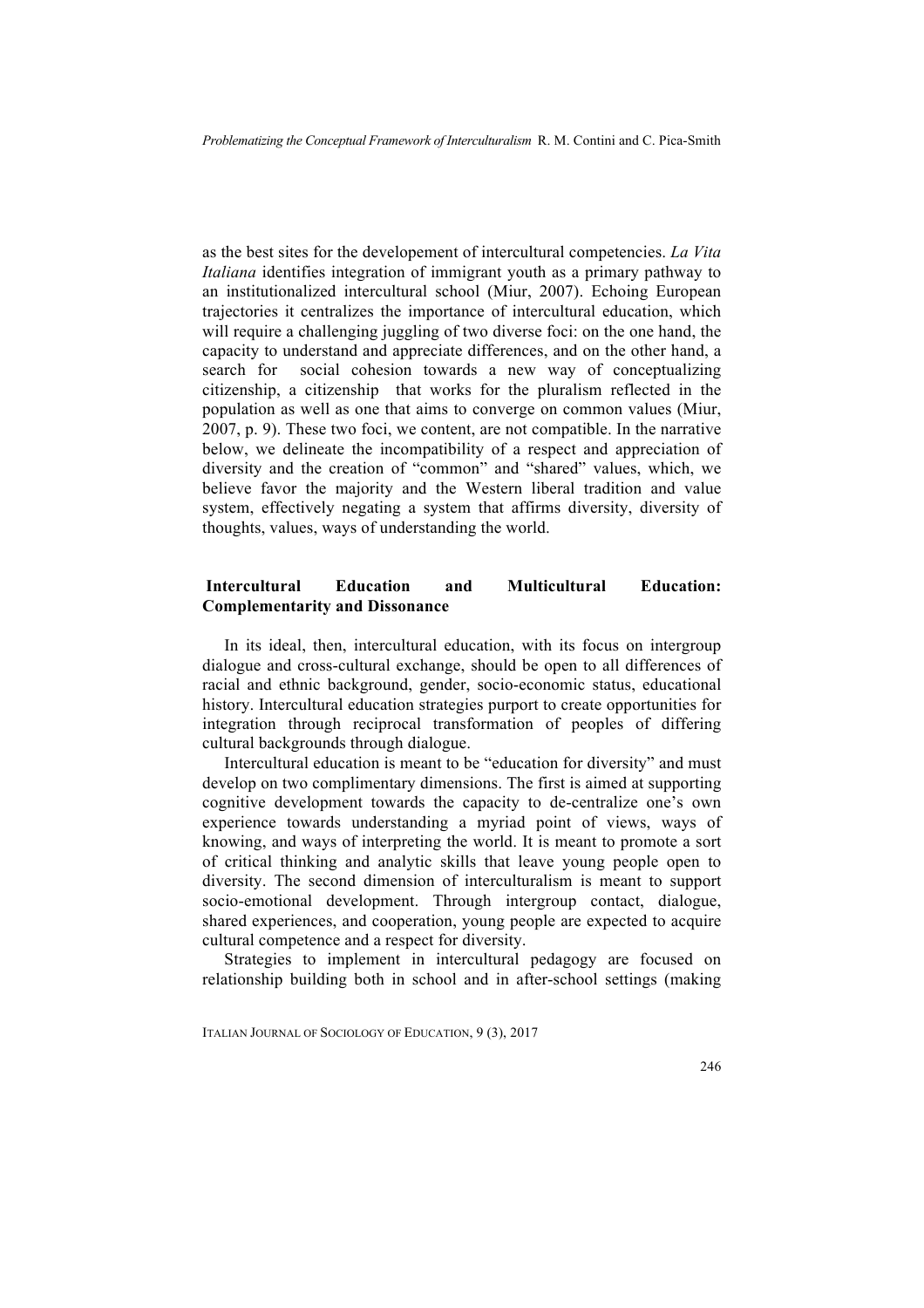classroom spaces places of communication and dialogue, cooperation, collaborative learning practices so as to support everyone's participation in the construction of knowledge). Moreover, a focus on anti-discrimination and prejudice reduction is also proposed (anti-racist education is a focus as are strategies aimed at deconstructing antisemitism, islamophobia, ethnocentrism, etc.). Hence both socio-emotional and cognitive domains of development are meant to be addressed by the framework.

Intercultural education attempts to hold differing goals, then. On the one hand, it supports cultural exchange and dialogue to support students' multiple ways of knowing and understanding the world towards the goal of appreciating our diversity. On the other hand it aims to guide the dialogue towards "shared values" or a uniting ideology in the Western liberal tradition towards the goal of creating a civically integrated society and social cohesion. How then, can we hold multiple ways of knowing and being and a shared Western ideology at the same time? How is this illustrative of an appreciation for diversity? How is the goal of social cohesion (versus social justice for all citizens) not a goal more related to assimilation than creating societies build on cultural exchange? These may be an important question for interculturalists to answer.

Intercultural education, then, is meant be understood as a new educational philosophy and pedagogy towards a new citizenship education, a citizenship framework that is adapted towards pluralism and that includes an intercultural dimension whose goals are openness towards diversity, equality amongst students, and social cohesion. Of course, this framing of interculturalism seems to be ideal. Who could argue against the implementation of an educational philosophy meant to support youth's cognitive and social-emotional and cultural competence grounded in respect for diversity and prejudice reduction? Yet, while ideal, this framework understands what happens in the school and classroom as decontextualized from the political realities of the marginalization of immigrants and the lack of political power they hold. How, then, does true reciprocal dialogue happen between a dominant group and one with little or no access to power? This question is best answered through multicultural education practices which stress the importance of an analysis of power. For example, as Zirkel (2008) notes, it is only when issues of race and power are addressed that the goals of improved intergroup relations can occur. Hence, we return to Parekh's (2016) affirmations regarding the differences between interculturalism and multiculturalism and note that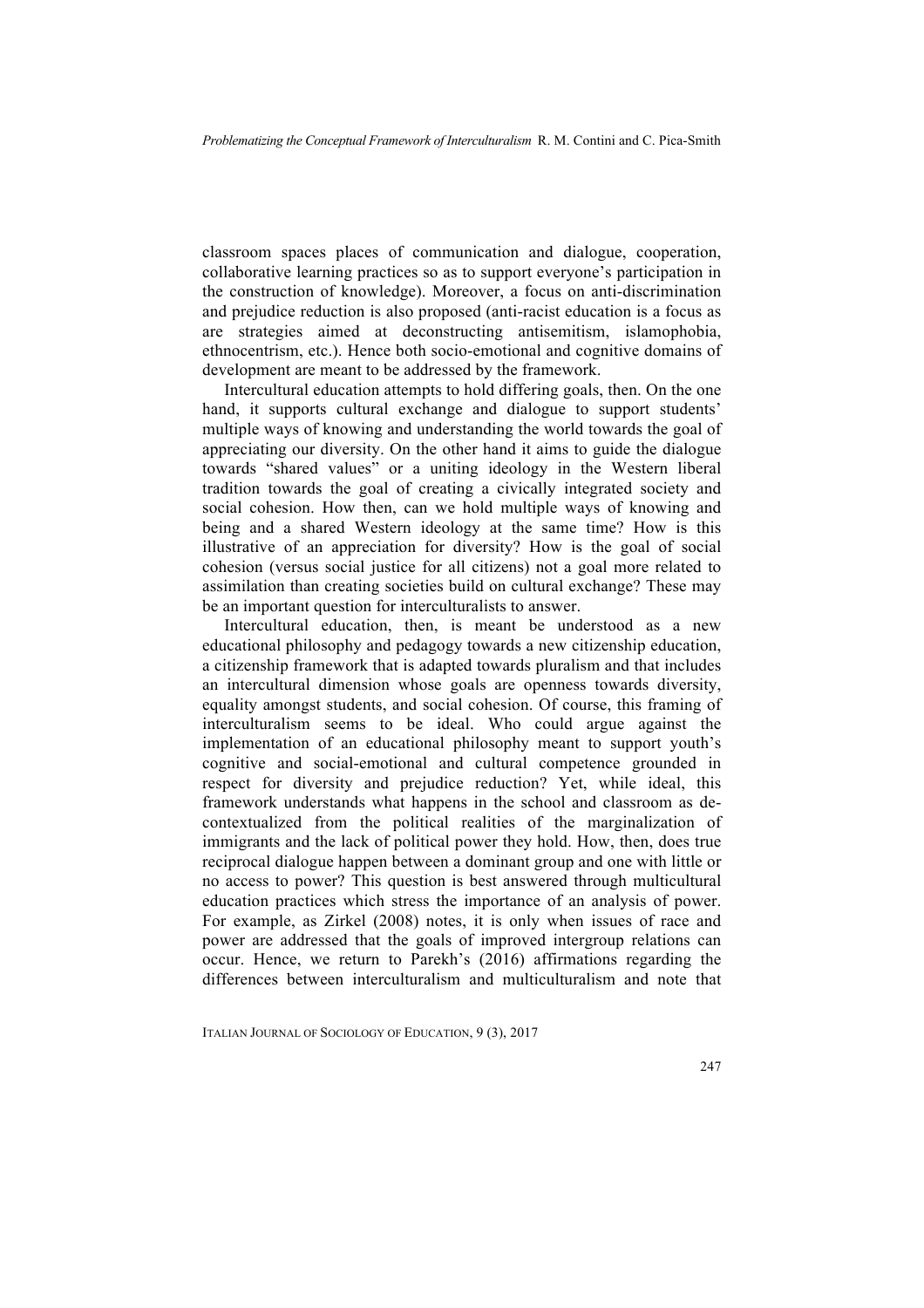intercultural education places an emphasis on the majority culture and on social cohesion and not on social change or social justice for marginalized groups as is the focus of multiculturalism.

In fact, it is important to remember that just as the political and philosophical frameworks of multiculturalism and interculturalism have been erroneously pitted against one another, so have multicultural education and intercultural education. Just as interculturalism has been proposed as an answer to a "failed" multiculturalism, so has intercultural education been proposed as a better alternative than multicultural education. However, we contend that there are both significant differences as well as overlap between these two pedagogies. Finally, we note that many of the critiques that intercultural education proponents have offered to multicultural educators are based in inaccurate representations of multicultural education praxis and its goals.

Both multicultural and intercultural education proponents aim to address our increasing diversity and provide equitable education opportunities for marginalized children and families so that they may succeed academically and socially. In the U.S. context, multicultural education (Banks, 2004; Zirkel, 2008) aims at both increasing the educational achievements of students of color and improving intergroup relations. In the White Paper (Council of Europe, 2008) as well as in the Handbook on Integration for Policy Makers and Practitioners in 2007, intercultural education is understood as a system to ensure that immigrant children and their descendants have a better opportunity for success towards the goal of full participation in the social context of the host nation.

It is true that in a national context in which there are systems of structural inequities and oppression where people of differing racial/ethnic identities, immigration status, gender expression, sexual orientation, abilities, etc. do not hold cultural power as do members of the dominant groups, multicultural education has placed an emphasis on supporting these historically marginalized groups (Zirkel, 2008). As multicultural educators think deeply about social justice and education towards the goal of social change, this emphasis has been a necessary foundation of multicultural education. Hence, for multicultural educators, there can be no cross-cultural dialogue, for example, without great attention to examination and discussions of issues related to power, race and power, systems of privilege and systems of oppression.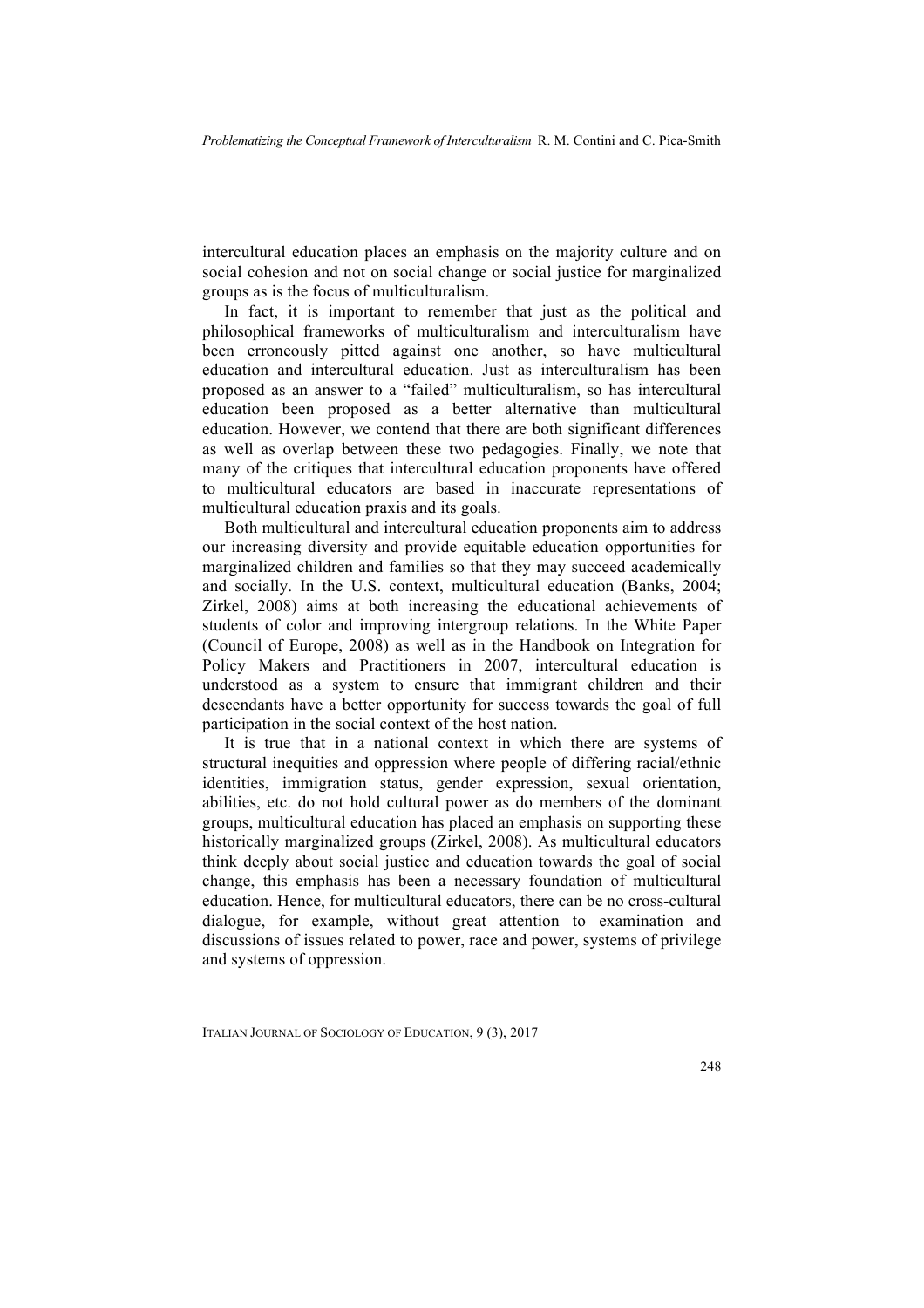James Banks (2004) widely used multicultural education model includes five components of multicultural education practice: 1. Content integration; 2. Knowledge Construction; 3. Prejudice Reduction; 4. Equity Pedagogy; and 5. Empowering School Cultures. One may note some overlap with intercultural education goals. For example, both frameworks call for the integration of diverse materials in the curriculum. Both frameworks educate towards critical thinking with a focus on de-centralizing the dominant discourse so that student may understand the role that different cultural frameworks have on their understanding and interpretation of the world through text or life experience. Both frameworks focus much attention on prejudice reduction.

The fundamental differences, then, relate to the critical examination of the role of power and dominance in the educational strategies proposed. As noted earlier, a multicultural educator would question any attempts to conduct intergroup dialogues in school that would not examine the questions of power and dominance. In this vein Barret (2013, p. 31) notes "any dialogue is inevitably affected by status differentials and power relations between the participants within the dialogue so it rarely takes place in a level playing field. Coupled with this concern, it is those individuals who occupy positions of power and privilege who tend to determine the implicit rules by which the dialogue occurs, and their decisions are typically based on their own cultural perspective".

Hence, goals of fostering "shared values" as intercultural educators propose, should be critically and skeptically analyzed in the context of this discussion to understand how "shared values" may be connected to "Western liberal values" and the ultimate goal of assimilation by diverse groups into our systems, values and social structures, which would be left largely unchanged. Finally, we hope to encourage sociologists of education and educators to critically evaluate the paradigms of interculturalism and intercultural education to understand their connections to both multiculturalism (towards goals of affirming social diversity) as well as their potential problematic resonance to assimilationism and civic integration (towards goals of social cohesion).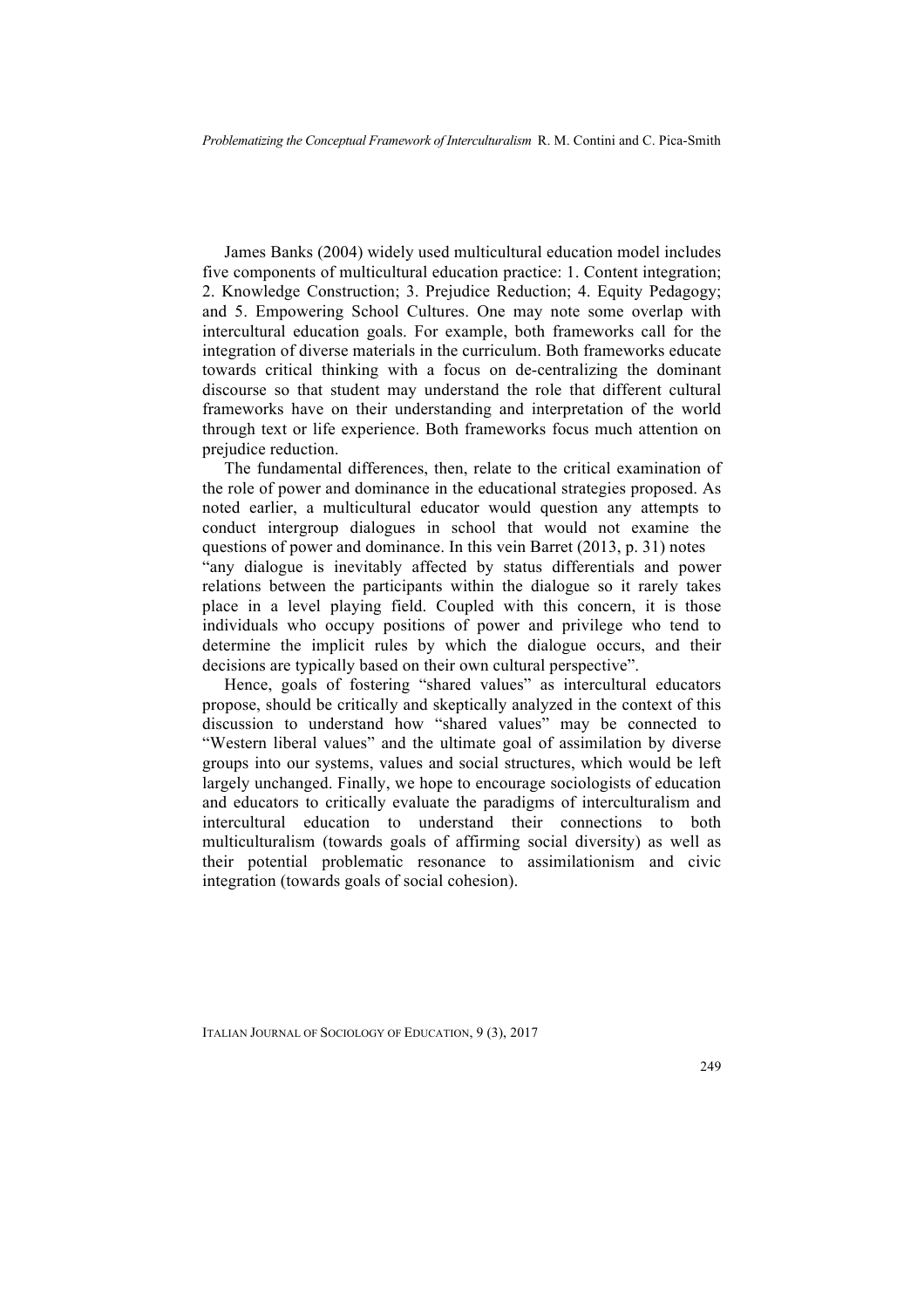#### **Conclusion**

This paper ambitiously tackles an analysis of the theoretical paradigms of interculturalism and intercultural education pointing out the multifaceted, ambiguous and sometimes discrepant goals it purports to support. Going beyond simple and unsubstantiated claims related to a "failed" multiculturalism, we delineated the debate between these theories and the political impetus and motivations to replace multiculturalism with interculturalism. We contend that interculturalism, while purporting to affirm diversity and support an increasingly diverse society, puts forth contradictory processes towards this goal, leading us to question the motivations towards the adoption of this framework. On the one hand, interculturalists affirm that cross-cultural exchange will increase our understanding and respect for diversity by bringing different peoples together in dialogue. However, the manner in which the dialogue is structured reflects the Western liberal tradition. Hence, this dialogue is meant to unfold as per the values of the majority or dominant culture and resembles a way to introduce immigrants into a system of civic integration rather than a new, pluralist conceptualization of society. As multiculturalists contend, dialogue is necessary but not sufficient to create social change. Dialogue, while necessary to interface, to reduce prejudice, to get to know one another, leaves systems of power intact. Hence, interculturalism may lead to prejudice reduction and the successful civic integration of newcomers, but will it create a new and diverse society?

And, how does inetercultural education fit within the larger paradigm of interculturalism? In this work, we connect intercultural education to the theoretical framework. We problematize the concept of interculturalism and its educational structure as it relates to civic integration. Finally, we highlight the similar generalities, abstractness, tensions, and ambiguities in the pedagogy of interculturalism and its theoretical foundation.

Problematizing the conceptual and practiced landscape of intercultural education and analyzing its construction, our work goes beyond the rhetorical discourse and highlights the need to reflect on the internal tensions within the conceptualization of interculturality as well as the need to flesh out and bolster the foundational concepts within the framework. This work is new in its attempt to connect the political, philosophical and sociology of education frameworks. Our work is intended to encourage further reflection on the dissonance and tensions within the conceptual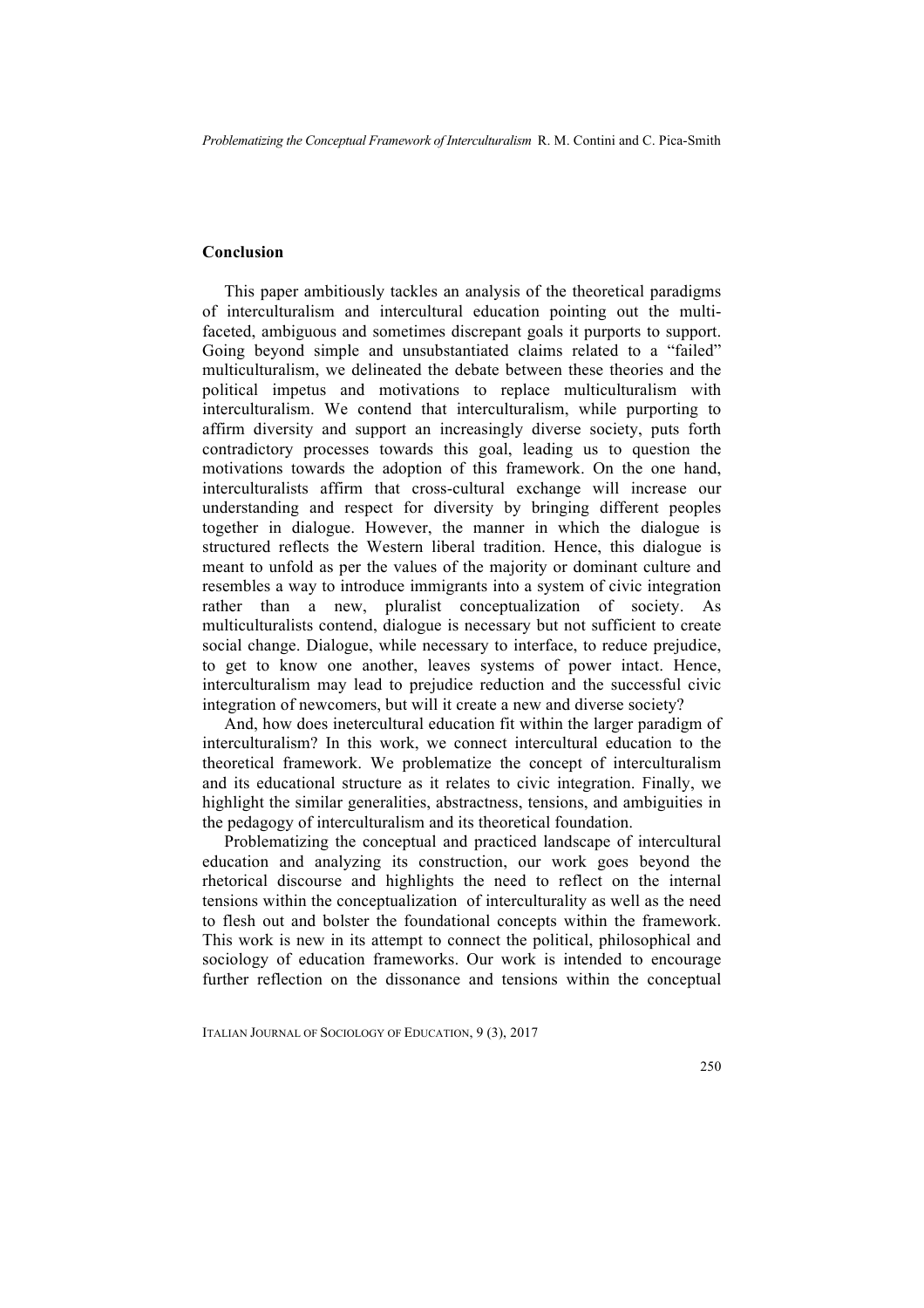framing of interculturalism as well as those same dynamics in its pedagogical translation into education theory and practice. Furthermore, we encourage a fleshing out of the foundational ideas and philosophical principles toward the aim of creating a more robust conceptual framework. Finally, we hope to encourage empirical research, which understands this theoretical frame in its application in educational setting.

 $\mathcal{L}_\text{max}$ 

This article was written collaboratively by both Rina Manuela Contini and Cinzia Pica-Smith. For the purpose of evaluation, the following sections are to be attributed to Rina Manuela Contini: *Back to the origins: multiculturalism as a political and philosophical approach*; *Governmentality: Interculturalism and Civic Integration; Intercultural Education in Europe: Multi-faceted and ambiguous theoretical Concepts and "Realities" of Implementation*; *Intercultural Education and Multicultural Education: Complementarity and Dissonance*; *Conclusion*. The following section is to be attributed to Cinzia Pica- Smith: *Interculturalism versus multiculturalism.*

 $\mathcal{L}_\text{max} = \mathcal{L}_\text{max} = \mathcal{L}_\text{max} = \mathcal{L}_\text{max} = \mathcal{L}_\text{max}$ 

#### **References**

- Allemann-Ghionda, C. (2008). *L'éducation interculturelle dans les écoles.* Breuxelles: Parlement Européén. Retriewed November 17, 2017, from http://www.europarl.europa.eu/RegData/etudes/etudes/join/2008/405392/IPOL-CULT\_ET%282008%29405392\_FR.pdf.
- Ambrosini, M. (2014). *Non passa lo straniero? Le politiche migratorie tra sovranità nazionale e diritti umani*. Assisi: Cittadella Editrice.
- Ambrosini, M. (2016). Superdiversity, multiculturalism and local policies: a study on European cities. *Policy & Politics*, doi: 10.1332/030557316X14745534309609.

We would like to gratefully acknowledge Vincenzo Cesareo and Maurizio Ambrosini. They inspired, guided and thoroughly reviewed the many iterations of our work. We are grateful for their insightful guidance.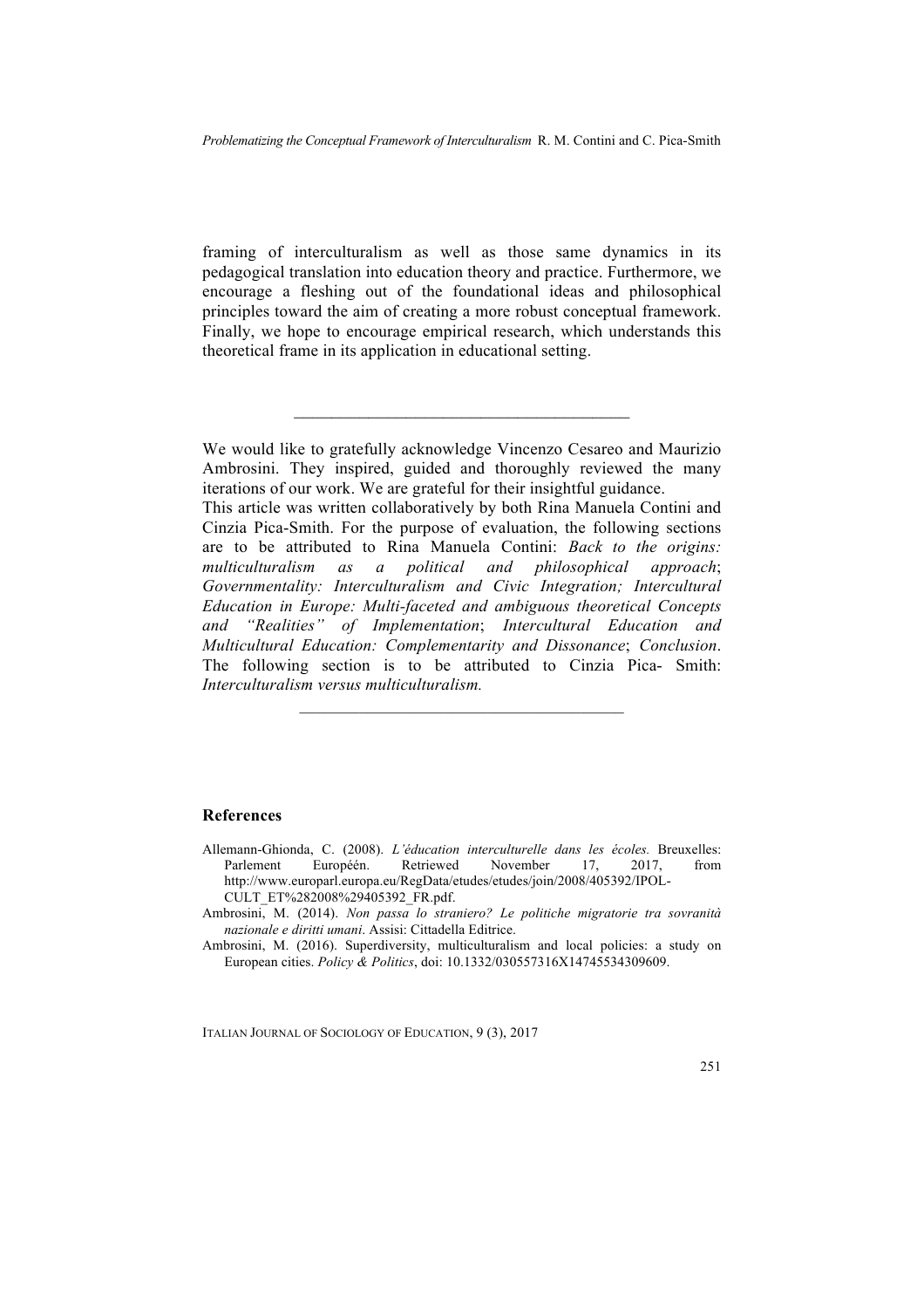- Antonsich, M. (2016). International migration and the rise of the "civil'"nation. *Journal of Ethnic and Migration Studies*, doi: 10.1080/1369183X.2016.1155980.
- Banks, J. A. (2004). Multicultural education: Historical development, dimensions, and practice. In J. A. Banks & C. A. M. Banks (Eds.), *Handbook of research on multicultural education* (2nd ed., pp. 3-29). San Francisco: Jossey-Bass.
- Barrett, M. (2012). *Intercultural Competence, EWC Statement Series*, Second Issue Oslo: European Wergeland Centre, 23-27.
- Barret, M. (2013). Introduction Interculturalism and multiculturalism: concepts and controversies. In M. Barret, *Interculturalism and multiculturalism: similarities and differences* (pp. 15-41). Council of Europe Publishing.
- Besozzi, E., Colombo, M., & Santagati, M. (2009). *Giovani stranieri, nuovi cittadini. Le strategie di una generazione ponte*. Milano: FrancoAngeli.
- Cameron, D. (2011). Speech at the Munich Security Conference, 5 February 2011. Retrieved September 16, 2017, from https://www.gov.uk/government/speeches/pmsspeech-at-munich-security-conference.
- Cantle, T. (2012). *Interculturalism: The new era of cohesion and diversity.* Palgrave: Basingstoke.
- Cantle, T. (2015). Implementing intercultural policies. In R. Zapata-Barrero (Ed.), *Interculturalism in Cities. Concept, Policy and Implementation* (pp. 76-95)*.* Cheltenham U.K. - Nothampton U.S.A.: Edward Elgar Publishing.
- Cesareo, V. (2015). *La sfida delle migrazioni*. Milano: Vita e Pensiero.
- Cesareo, V. (2008). Migrazioni 2007: uno sguardo d'insieme. In Fondazione Ismu, *Tredicesimo Rapporto sulle migrazioni 2007*. Milano: FrancoAngeli.
- Colombo, M., & Santagati, M. (2017). School Integration as a Sociological Construct: Measuring Multiethnic Classrooms' Integration in Italy. In Herold M. Espinoza, R. M. Contini (Eds.), *Living in Two Homes: Integration, Identity and Education of Transnational Migrants in a Globalized World* (pp. 253-292). United Kingdom: Emerald Publishing Limited.
- Commission of the European Communities (2008). *Green Paper. Migration & mobility: challenges and opportunities for EU education systems*. Brussels. Retrieved November 17, 2017, from http://eur-

lex.europa.eu/LexUriServ/LexUriServ.do?uri=COM:2008:0423:FIN:EN:PDF.

- Coulby, D., & Zambeta, E. (2008). Intercultural education, religion and Modernity. *Intercultural Education*, *19*(4), 293-295.
- Council of Europe (2014). *Recommendation CM/Rec 5 of the Committee of Ministers to member States on the importance of competences in the language(s) of schooling for equity/quality in education and for educational success*. 2014. Retrieved November 17,  $2017$ , from

https://wcd.coe.int/ViewDoc.jsp?id=2180653&Site=CM&BackColorInternet=C3C3C3 &BackColorIntranet=EDB021&BackColorLogged=F5D383.

- Council of Europe (2008). *White Paper on Intercultural Dialogue. Living Together s Equals in Dignity*, Strasburgo. Retrieved November 17, 2017, from https://www.coe.int/t/dg4/intercultural/source/white%20paper\_final\_revised\_en.pdf.
- Council of Europe (2007). *Final declaration: Building a more humane and inclusive Europe: Role of education policies.* Strasbourg: Council of Europe.

Dean, M. (1999). *Governmentality.* London: Sage.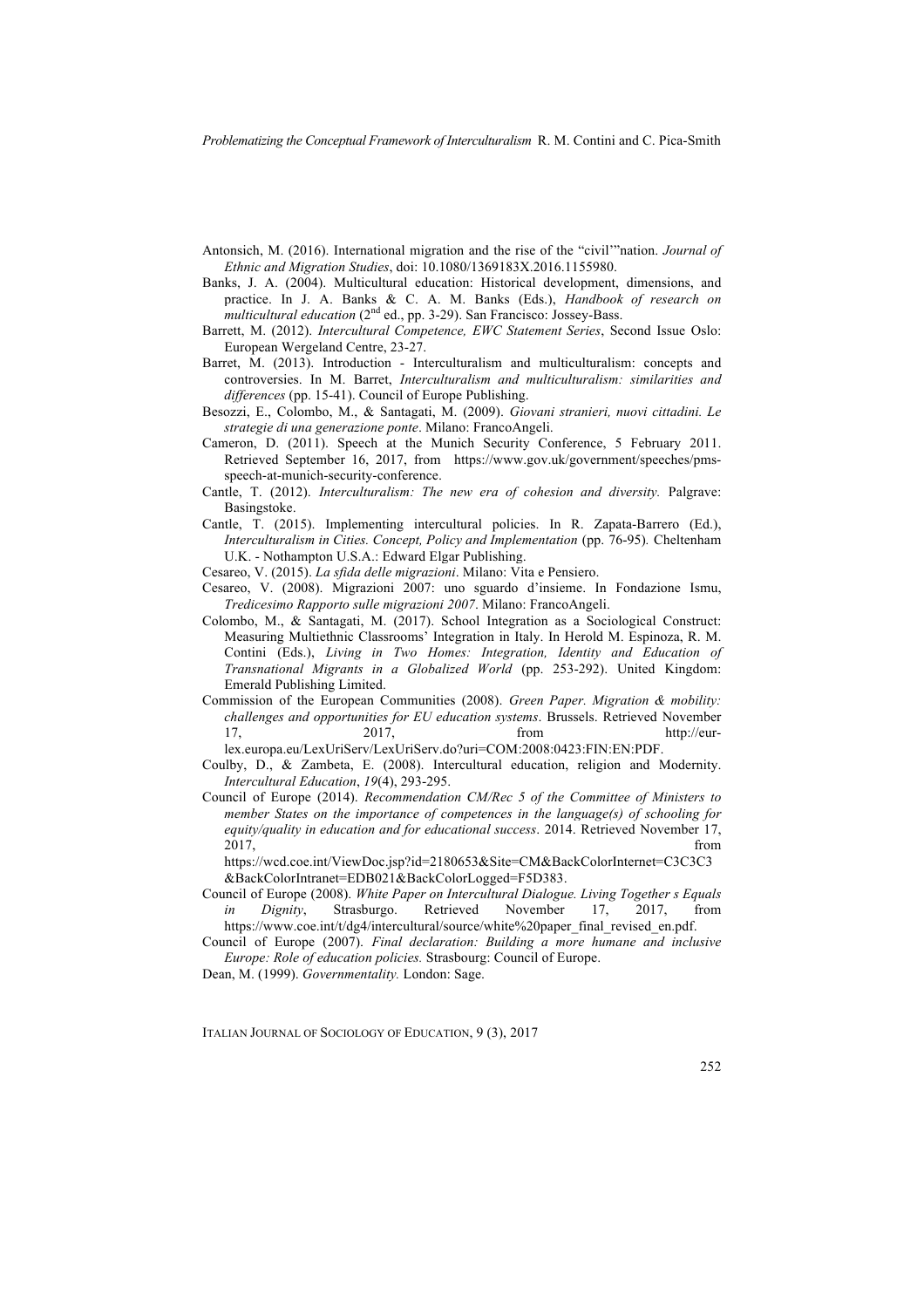EriCarts (2008). *Sharing Diversity. National Approaches to Intercultural Dialogue in Europe.* European Institute for Comparative Cultural Research. Retrieved November 17,  $2017$ , from

http://www.interculturaldialogue.eu/web/files/14/en/Sharing\_Diversity\_Final\_Report.pd f.

- Entzinger, H. (2003). The Rise and Fall of Multiculturalism: The Case of the Netherlands. In C. Joppke & E. Morawska (Eds.), *Toward Assimilation and Citizenship*. Basingstoke: Palgrave-Macmillan.
- European Commission (2008). *A Rewarding Challenge. How the multiplicity of languages could strengthen Europe*. Brussels. Retrieved November 17, 2017, from https://ec.europa.eu/education/sites/education/files/rewarding-challenge-report\_en.pdf.
- European Council & Commission (2008). Joint Report 2008 of the Council and the Commission, *Delivering lifelong learning for knowledge, creativity and innovation*. Retrieved April 9, 2015, from http://eur-lex.europa.eu/legalcontent/IT/TXT/?uri=URISERV%3Aef0005.
- Eurydice (2009). *L'intégration scolaire des enfants immigrants en Europe*. Agence exécutive Éducation, Audiovisuel et Culture, Bruxelles: Eurydice. Retrieved November 17, 2017, from
- http://eacea.ec.europa.eu/education/eurydice/documents/thematic\_reports/101FR.pdf. Eurydice (2004). *L'intégration scolaire des enfants immigrants en Europe*. Bruxelles: Eurydice. Retrieved April 9, 2015, from http://eacea.ec.europa.eu/Education/eurydice/documents/thematic\_reports/101FR.pdf.
- Faas, D., Hajisoteriou, C., & Angelides, P. (2014). Intercultural education in Europe: policies, practices and trends. *British Educational Reasearch Journal, 40*(2), 300**–**318.
- Faas, D. (2011). The Nation, Europe and migration: A comparison of geography, history and citizenship education curricula in Greece, Germany and England. *Journal of Curriculum Studies*, *43*(4), 471-492.
- Giovannini, G. & Queirolo Palmas, L. (Eds.) (2002). *Una scuola in comune. Esperienze scolastiche in contesti multietnici italiani*. Edizioni Fondazione Giovanni Agnelli: Torino.
- Goodman, S. W. (2010). Integration requirements for integration's sake? *Journal of Ethnic and Migration Studies, 36*(5), 753-72.
- Hansen, P. (1998). Schooling a European identity: Ethno-cultural exclusion and nationalist resonance within the EU policy of the European dimension of education. *European Journal of Intercultural Studies*, *9*(1), 5-23.
- Joppke, C. (2007). Beyond national models: Civic integration policies for immigrants. *Western Europe. West European Politics*, *30*(1),1-22.
- Kymlicka, W. (1995). *Multicultural Citizenship*.Oxford: Oxford University Press.
- Kymlicka, W. (2007). *Multicultural Odysseys*. Oxford University Press: Oxford.
- Kymlicka, W. (2016). Defending Diversity in an Era of Populism: Multiculturalism and Interculturalism Compared. In N. Meer, T. Modood & R. Zapata-Barrero (2016), *Multiculturalism and Interculturalism. Debatiing the Dividing Lines* (pp. 158-177). Edinburgh University Press: Edinburgh.
- Maxwell, B., Waddington, K., McDonough, K., Cormier, A.-A. e M. Schwimmer (2012). Interculturalism, Multiculturalism, and the State Funding and Regulation of Conservative Religious Schools. *Educational Theory, 62*(4), 427-47.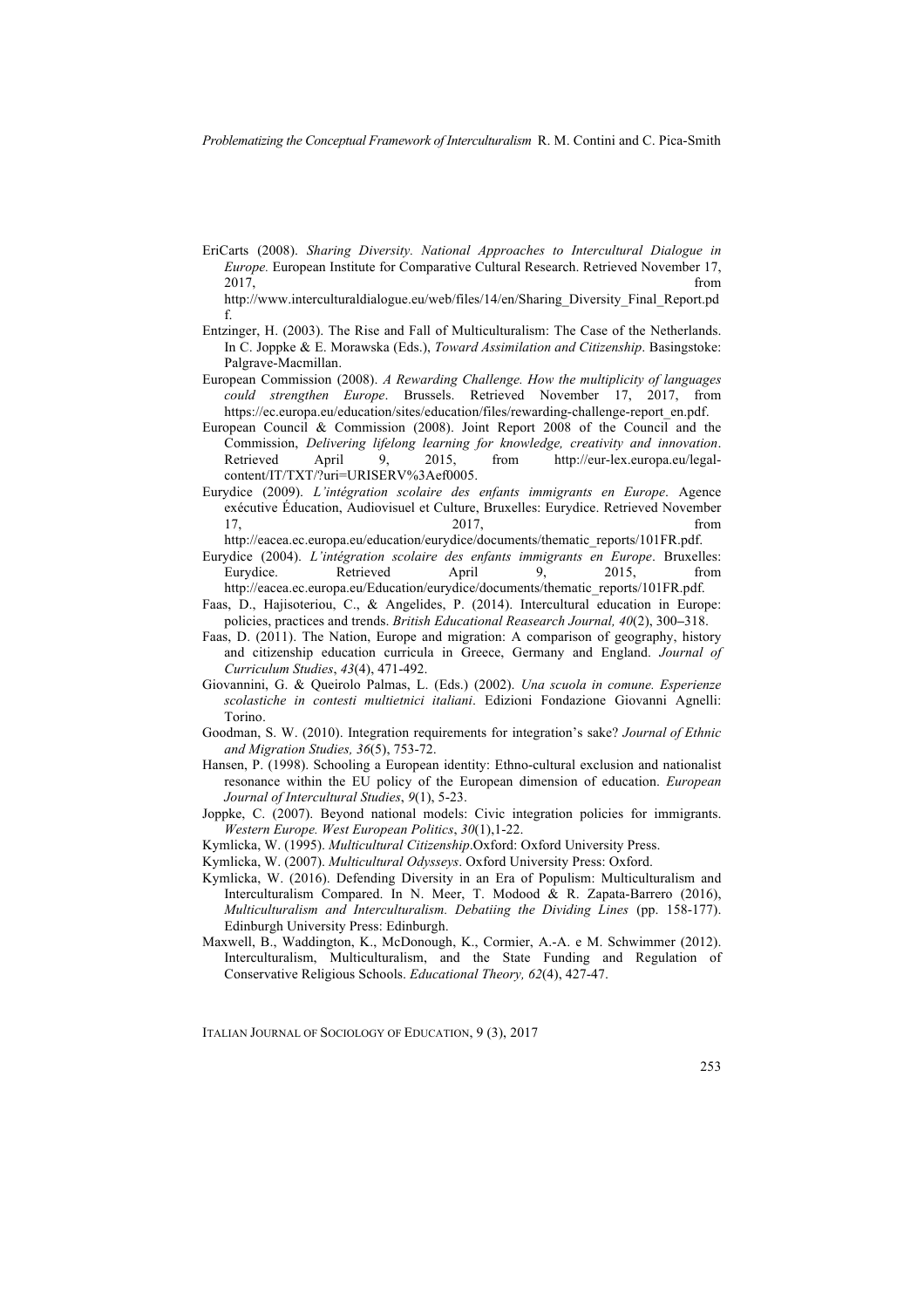- Meer, N., & Modood, T., (2016). Interculturalism, Multiculturalism and Citizenship. In N. Meer, T. Modood & R. Zapata-Barrero (Eds.), *Multiculturalism and Interculturalism. Debating the Dividing Lines* (pp. 27-52). Edinburgh: Edinburgh University Press.
- Meer, N., & Modood, T. (2012). Interculturalism, multiculturalism or both? *Political Insight*, *3*(1), 30-33.
- Miur (2014). *Linee guida per l'accoglienza e l'integrazione degli alunni stranieri.* Retrieved November 17, 2017, from
- http://www.istruzione.it/allegati/2014/linee\_guida\_integrazione\_alunni\_stranieri.pdf. Miur (2007). *La via italiana per la scuola interculturale e l'integrazione degli alunni*
- *stranieri*. Retrieved November 17, 2017, from http://hubmiur.pubblica.istruzione.it/alfresco/d/d/workspace/SpacesStore/cecf0709 e9dc-4387-a922-eb5e63c5bab5/documento\_di\_indirizzo.pdf.
- Modood T. (2007). *Multiculturalism: A civic idea*. Cambridge: Polity Press.
- Nesse Network (2008). *Education and Migration. Strategies for integrating migrant children in European schools and societies*. Bruxelles: Education & Culture DG. Retrieved November 17, 2017, from http://www.nesse.fr/nesse/activities/reports/activities/reports/education-and-migrationpdf.
- Parekh, B. (2016). *Afterword: Multiculturalism and Interculturalism - A Critical Dialogue*. In N. Meer, T. Modood & R. Zapata-Barrero (Eds.), *Multiculturalism and Interculturalism. Debating the Dividing Lines* (pp. 266-279). Edinburgh: Edinburgh University Press.
- Perry, L. B., & Southwell, L. (2011). Developing intercultural understanding and skills: models and approaches. *Intercultural Education*, *22*(6), 453-466.
- Prins, B., & Slijper, B. (2002). Multicultural society under attack: Introduction. *Journal of Integrational Migration and Integration*, *3*(3-4), 313-328.
- Santerini, M. (2010). *La qualità della scuola interculturale. Nuovi modelli per l'integrazione*. Trento: Erickson.
- Schissler, H. & Soysal, Y. N. (2005) (Eds). *The Nation, Europe and the world: Textbooks and curricula in transition.* Oxford: Berghahn Books.
- Taylor, C. (1994). The Politics of Recognition. In C. Taylor, K.A. Appias, J. Habermas, S. C. Rockefeller, M. Walzer & S. Wolf (Edited and Introduced A. Gutmann), *Multiculturalism. Examining the Politics of Recognition* (pp. 25-73), Princeton University Press: Princeton.
- Taylor, C. (2012). Interculturalism or multiculturalism? *Philosophy and Social Criticism*, *38*(4-5), 413-423.
- UNESCO (2006). UNESCO Guidelines on Intercultural Education. Retrieved November 17, 2017, from http://unesdoc.unesco.org/images/0014/001478/147878e.pdf.
- Vertovec, S. (2007). Super-diversity and its implications. *Ethnic and Racial Studies*, *30*(6), 1024-1054.
- Zapata-Barrero, R. (2011). Anti-immigration populism: can local intercultural policies close the space? Discussion Paper - *Policy Network,* 1-9. Retrieved April 9, 2015, from http://dcpis. upf.edu /~ricard-zapata /~ricard-zapata /Policynetwork.interculturalism. discussion.paper-1.pdf.